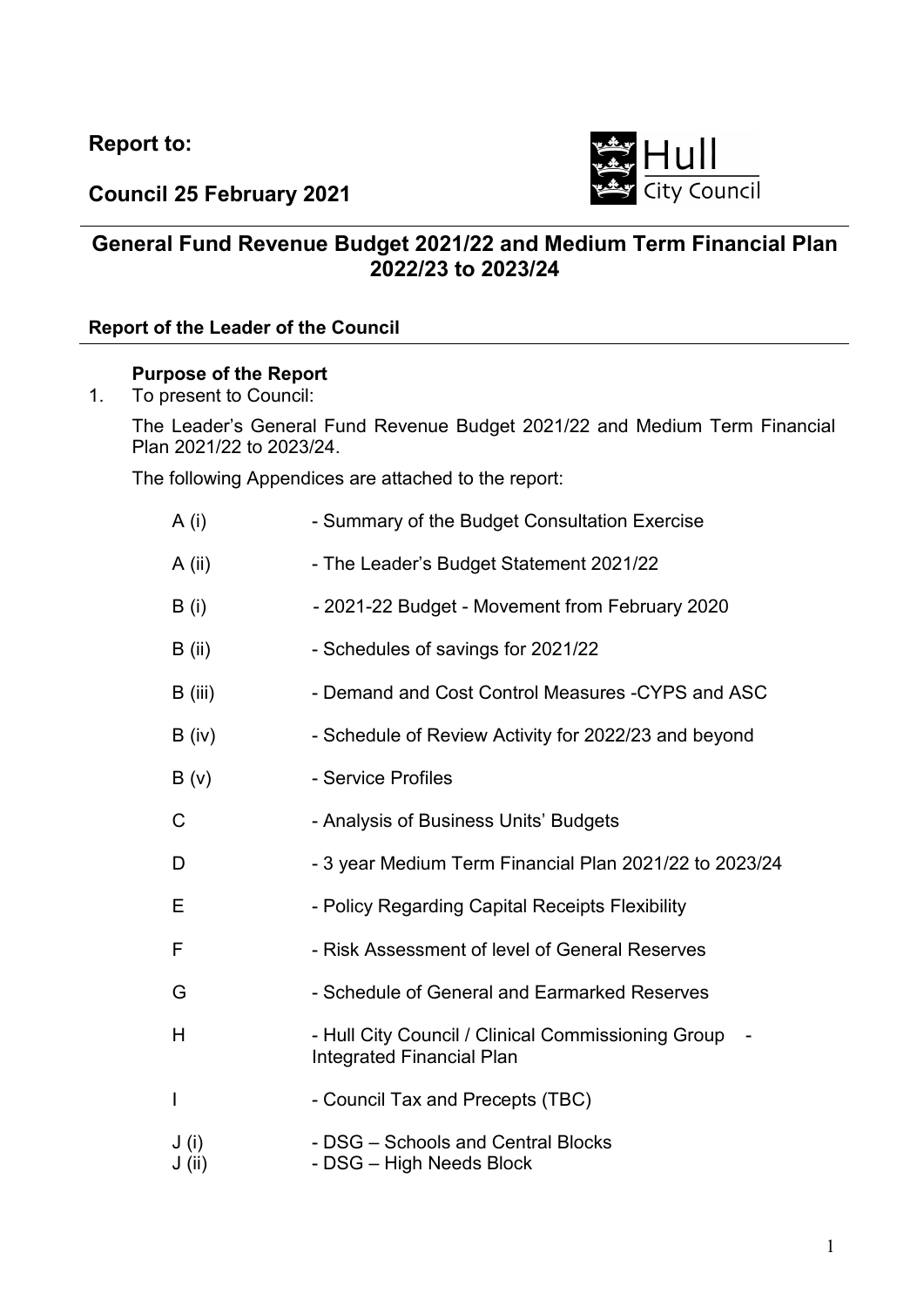- J (iii) DSG Early Years Block
- K CIPFA Resilience Index

### **Executive Summary**

- 2. The report provides the suite of assumptions and technical underpinnings for the Leader's Budget statement, shown at Appendix A (ii) and the savings proposals included at Appendix B (ii).
- 3. The report also sets out the levels of Council Tax arising from the Leader's Budget Proposals for 2021/22. The resultant increase of 4.99% is in line with the referendum limits and includes a 3% Social Care Precept.

#### **Recommendations**

- 4. *The Council is recommended to:* 
	- *i) Note the Leader's Budget Statement 2021/22 as set out in Appendix A(ii);*
	- *ii) Approve the Council's 2021/22 Revenue Budget savings and Service expenditure allocations as set out in Appendices B (ii) and C; subject to any budget amendments properly notified to and approved by Council in line with the Constitution;*
	- *iii) Note the Medium Term Financial Plan as set out at Appendix D;*
	- *iv) Approve the Capital Receipts Flexibility Strategy set out at Appendix E:*
	- *v) Approve the contribution to/from reserves and levels proposed at Appendix G;*
	- *vi) Note the Health and Social Care Integrated Financial Plan, showing the expected spend in the City of both the Council and Clinical Commissioning Group (CCG), and support decision making relating to funds within this Plan being subject to consideration and approval by the Committees in Common.*
	- *vii) Approve the levels of Council Tax, noting the precepts of the Police and Crime Commissioner for Humberside and the Humberside Fire Authority as set out at Appendix I (TBC)*
	- *viii) Approve the allocations of Direct Schools Grant (DSG) including those relating to High Needs and Early Years as set out at Appendix J.*
	- *ix) Note the comments of the Director of Finance and Transformation and Section 151 Officer on the robustness of the Budget and adequacy of reserves as set out at paragraph 65 and informed by the CIPFA resilience index summarised at paragraph 60 and Appendix K.*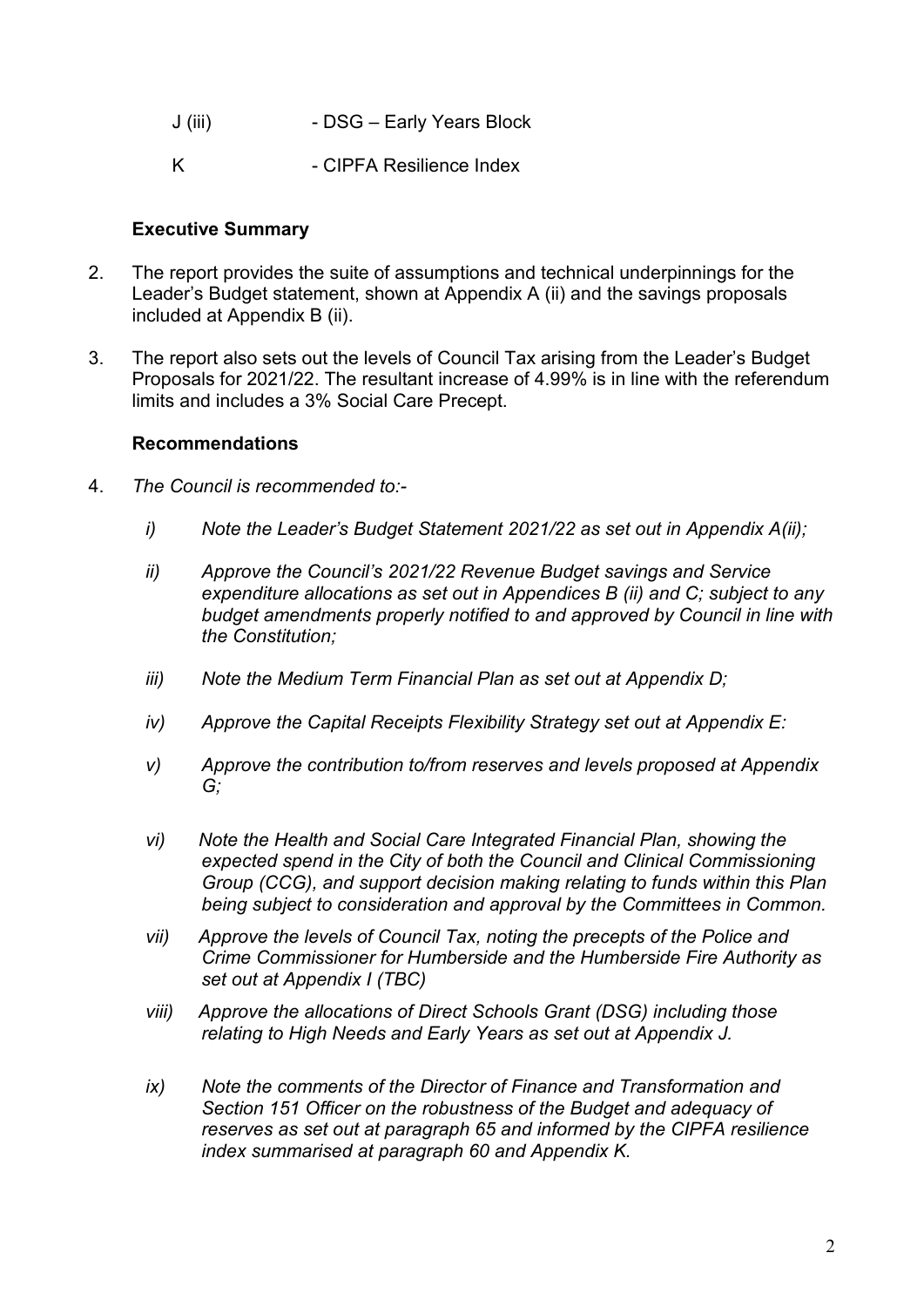#### **Revenue Budget 2021/22 - Consultation**

- 5. The Government announced details of the provisional Local Government finance settlement on 17 December 2020, with the final confirmed on 10 February 2021. This provides the detailed funding allocations that were broadly laid out in the Chancellor's Spending Review announcement in November 2020. This is a one year only settlement with a spending review to be conducted in 2021 for funding beyond 2021/22. The budget for 2021/22 reflects the changes in Government funding detailed in the settlement and the resulting MTFP movements required to produce a balanced position. Consultation has been completed with representatives of the Business Community, Voluntary, Community and Social Enterprise Sector, together with Young People from the city regarding the Council's budget. The Council has also undertaken a broader exercise regarding meeting Council priorities in an environment of reducing public sector funding through the People's Panel in the form of market research.
- 6. A summary of the consultation exercise is shown at Appendix A (i) alongside the Leader's Budget Statement which is attached at Appendix A (ii).

#### **Local Government Finance Settlement – Core Funding and Business Rate Retention**

- 7. The Provisional Local Government Settlement for 2021/22, which was issued on the 17 December 2020, provides funding allocations for one year only. Following last year's one year settlement, it was anticipated that there would be a full spending review during 2020. However, the impact of the Covid crisis has meant that a full review has not been completed. It is now hoped that during 2021 the Government will carry out a full spending review that will enable a long term local government settlement (3 years) to be produced in December 2021.
- 8. Whilst there has been an increase in Core Spending Power for 2021/22, mainly due to the additional social care grant and the 3% social care precept on council tax, this has done little to address the significant loss in funding in the ten years from 2010. The Council has lost £130m in Core Spending Power between 2010 and 2020, (a 55% reduction). Although significant reductions were faced across the whole local government sector, Hull and similar authorities, which have a high level of need but suffer from relatively low property values and economic growth, have continued to suffer disproportionately from the cuts in funding.
- 9. Due to the uncertainties surrounding the impact of the Covid pandemic, both the Fair Funding Review implementation and the move to 75% Business Rate Retention have been delayed a further year to 2022/23. This has increased the level of uncertainty around future local government funding and made any effort for long term planning more difficult. The Government has previously indicated that it intends to retain the system of 'top ups and tariffs' regarding Business Rates which is vital to cities like Hull, as it provides an element of redistribution from wealthier to poorer areas. It is essential for Hull that the Government ensures equity in the distribution of overall resources to adequately reflect comparative local needs and the differing abilities of councils to raise income locally. The Council will continue to lobby to best effect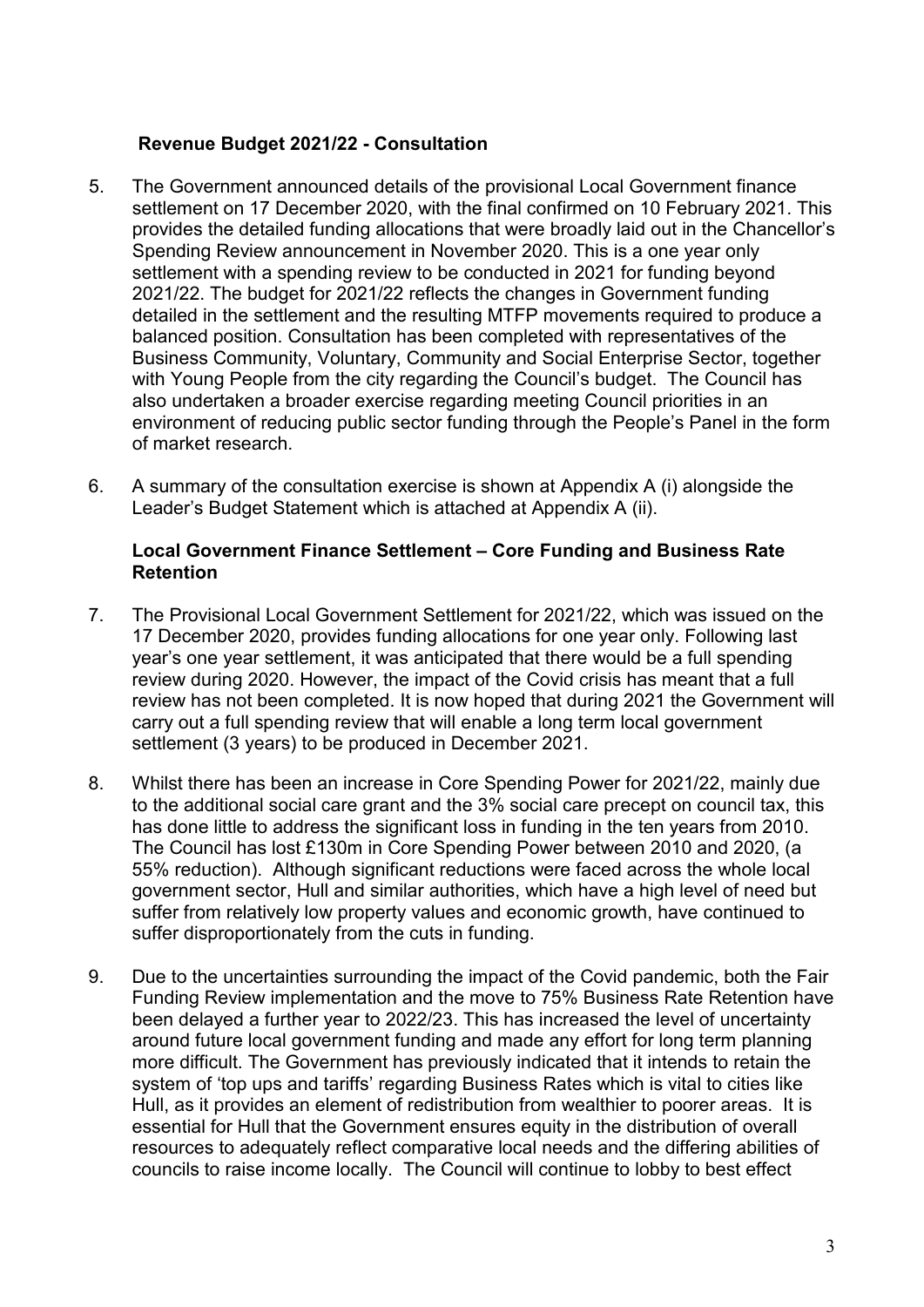through direct responses to Government consultation proposals as well as the Local Government Association and SIGOMA (the Special Interest Group of Metropolitan Authorities) within it.

10. In Hull the increase in core funding (settlement funding assessment) in the next year is 0.1% as shown in Table 1 below. Despite the small increase in estimated funding in 21/22, funding is still likely to be below current cost levels as service demands continue to increase. It is within this context that the Council must seek to continue to control its costs in order to bring expenditure into line with available resources.

|                              | 2020/21 | 2021/22 |        |       | 2022/23                              |      | Change - |
|------------------------------|---------|---------|--------|-------|--------------------------------------|------|----------|
|                              | £m      | £m      | Change |       | from 2020/21<br>£m<br>(Est)<br>(Est) |      |          |
|                              | A       | B       | £m     | %     | C                                    | £m   | $\%$     |
| <b>Revenue Support Grant</b> | 24.38   | 24.51   | 0.13   | 0.5%  | 25.10                                | 0.72 | 3.0%     |
| <b>Business Rate Funding</b> |         |         |        |       |                                      |      |          |
| - Top-Up                     | 39.90   | 39.90   | 0      | $0\%$ | 40.76                                | 0.86 | 2.2%     |
| - Retained Business<br>Rates | 41.68   | 41.68   | 0      | $0\%$ | 42.60                                | 0.92 | 2.2%     |
|                              | 81.58   | 81.58   | 0      |       | 83.36                                | 1.78 |          |
|                              |         |         |        |       |                                      |      |          |
| <b>Total Core Funding</b>    | 105.96  | 106.09  | 0.13   | 0.1%  | 108.46                               | 2.50 | 2.4%     |

## **Table 1 – Movement in Core Funding 2020/21 to 2021/22 and projected 2022/23**

# *Balancing the 2021/22 Budget/Impact of COVID*

- 11. The Budget and MTFP approved by Council in February 2020 provided for a balanced budget in 2020 /21 but highlighted a structural deficit from 2021/22 of c£5M, ahead of the anticipated implementation of Fair Funding from April 2021.
- 12. However, the COVID 19 crisis that has impacted the country from March of last year has fundamentally changed, and continues to dominate, the operational environment and financial outlook for the Council. There remains very significant uncertainty with regard to the course of the pandemic and its impact both locally on the residents and the economy of Hull over the coming months and on the public sector funding in the medium term. It is within this context that the Council must approve a budget for 2021/22.
- 13. Over recent months Cabinet and Scrutiny have been informed of potentially very significant budget deficits arising in both the current and future financial years as the financial impact of the pandemic and the Government's financial support package have evolved. However, as trailed in the Chancellor's spending review in November and confirmed in the Local Government Financial Settlement released on December 17, significant additional one-off funding has now been committed to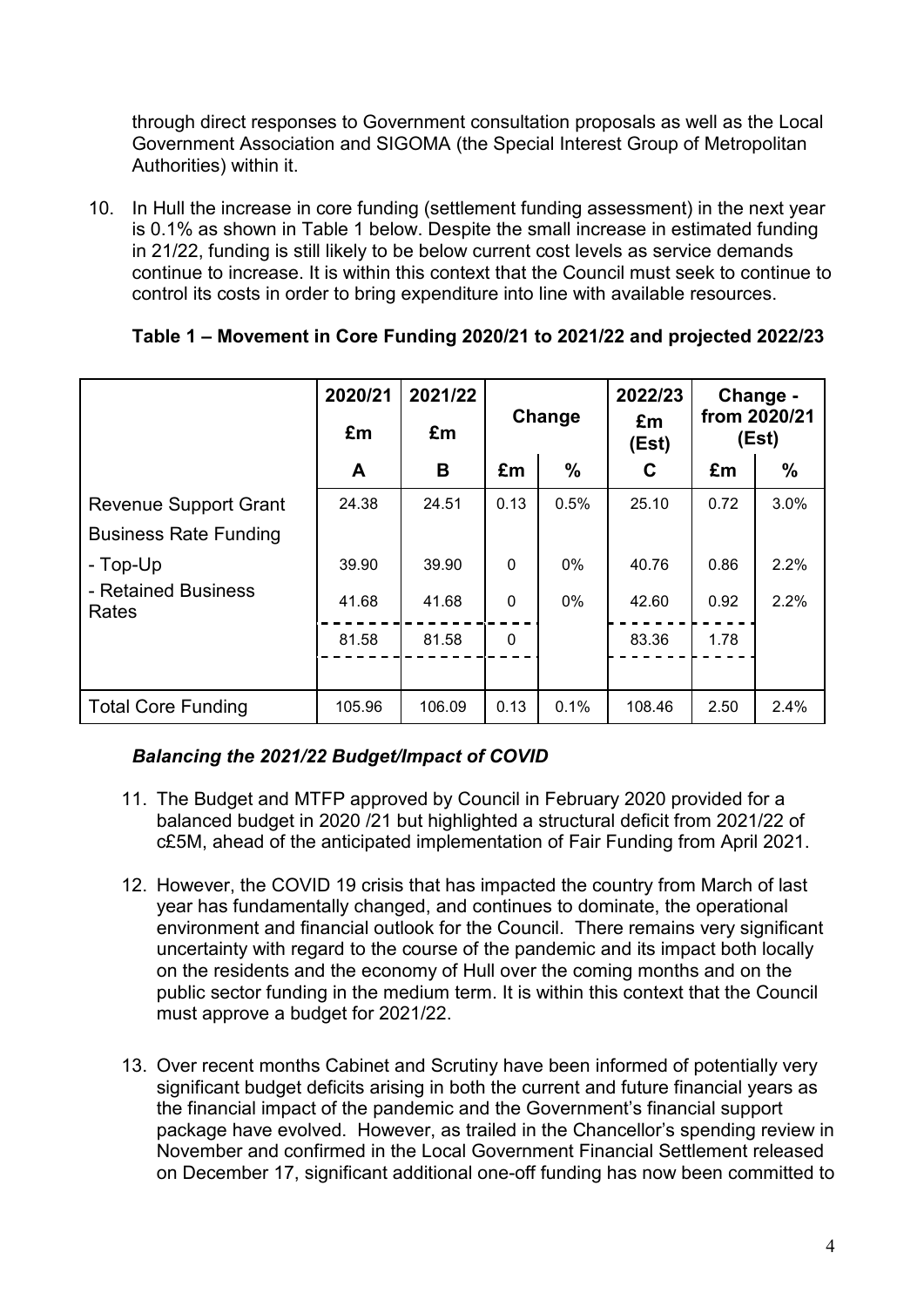support Local Government. As a result it is now anticipated that the Council can manage the in-year impact with a neutral impact on the Council's Reserves and the 2021/22 Budget can be set without significant savings being required and therefore with services protected at current levels whilst the Council continues to respond to the on-going emergency ahead of supporting the recovery.

- 14. Although the Council can now enter 2021/22 in a financially stable position, it is important to note that the future year projections indicate potentially significant deficits. The funding position is very uncertain but the Government have indicated that they will conclude the Fair Funding review during 2021 and provide a multiyear settlement from 2022/23 which will provide the stability Council's require to enable robust service and financial planning. The pandemic and its impact on the local and national economy creates an additional layer of uncertainty which highlights the need for the Council to prepare for significant financial challenges in future years.
- 15. The challenge of delivering reductions in the cost base over the medium term, in the face of increasing demand, is shared by many other councils, and will be further exacerbated by the impact of COVID in creating both service pressure and uncertainty undermining both the stability of the Council and that of the City and its residents.

## **Implications of 2020/21 Activity and COVID**

16. As set out in the latest monitoring report for 2020/21, it is now expected that the totality of COVID related costs and loss of income of c£70M (assuming that there is a gradual return to "normal" post Easter) can be funded from aggregate of additional funding provided by the Government. However, the latest review of activity and cost projections suggest that there will be around £28M of additional COVID related impact on the 2021/22 Budget costs. This is a combination of base cost carried over into future years, primarily in relation to Children's Services, expected one off costs as the pandemic impacts directly on activity in the first part of 2021/22 and the impact on the tax base.

| <b>Estimated 21/22 COVID Costs</b>                | £M   |
|---------------------------------------------------|------|
|                                                   |      |
| <b>CYPFS</b> – Additional Placement Costs         | 10.0 |
| ASC - Additional $3rd$ Party Costs                | 2.0  |
|                                                   |      |
| Waste Disposal Costs / Car Parking Loss of Income | 3.0  |
| Public Health - Testing /Infection Control        | 3.0  |
| <b>NNDR (Business Rates)</b>                      | 4.0  |
| <b>Council Tax - Additional Subsidy Costs</b>     | 3.0  |
|                                                   |      |
| <b>HCAL Income loss</b>                           | 3.0  |
|                                                   |      |
| <b>Total</b>                                      | 28.0 |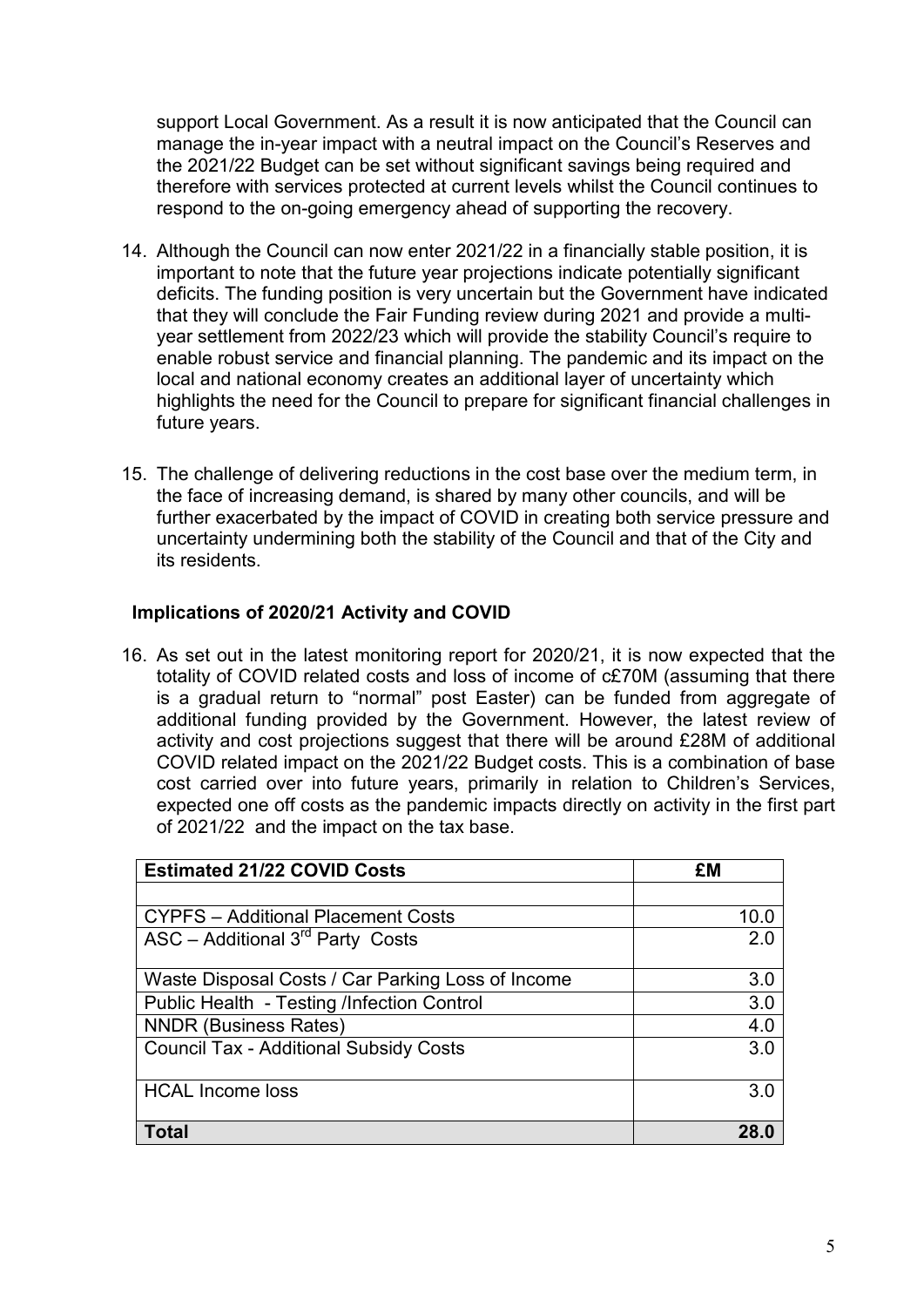- 17. Formal revenue monitoring reports during 2020/21 have highlighted significant cost pressures within Children's Services arising primarily from the impact of the pandemic and increasing demand. It is anticipated that demand will stabilise over the coming months and as a result the proposed budget and MTFP include additional estimates to reflect the reality of the existing cost base with an additional £10.0m being included for 2021/22.
- 18. The position relating to both the likely costs, income loss and funding relating to COVID remains fluid. The sudden move to a  $3<sup>rd</sup>$  national lockdown on 5 January highlights the on-going and uncertain nature of the crisis and highlights the inevitable continuation of operational and financial impact into 2021/22 financial year. A contingency of £3M has been provided to meet such costs through lost car parking income and increased costs of waste disposal. It is also expected that a level of Public Health expenditure will be incurred in the new financial year though on going testing and infection control initiatives. This has been estimated at £3M.
- 19. The Council's Tax base has been reduced through a reduction in both predicted Council Tax and NNDR yield. The speed of any economic recovery is very difficult to gauge and the budget projections reflect a continuation of the high numbers of residents in receipt of Council Tax Support – 4,000 above 2019/20 levels – and a reduction in NNDR due to expected company failures and downward revaluations reflecting falls in footfall / profit.
- 20. The HCAL income loss will fall to the Company and lead to a likely reported in year deficit.
- 21. The actual costs incurred during 2020/21, and any implications for 2021/22, will be reported to Cabinet within the Outturn report scheduled for May 2021 Cabinet.

# **On Going Priorities**

## CYPS Transformation

22. It remains necessary that CYPS devise and deliver changes in service delivery in order to minimise the cost implications, improve outcomes for young people and families, and drive down the cost of placements in future years. Service developments are informed by the on-going response to OFSTED inspections and of the £3M improvement funding included in the budget in 2020/21. £1.0m of investment funding has been carried forward to meet costs in 2021/22.

## Council Commitment to Carbon Neutrality

23. The 2030 Carbon Neutral Strategy for Hull sets out the key challenges and activity required to meet the direction set by the Climate Emergency motion at Council in March 2019. The strategy identifies actions across eight themes; heat, power, mobility, consumption, innovation, skills and jobs, fair transition and carbon sequestration. The Capital Strategy identifies a number of projects primarily focused upon the energy and mobility themes at present some of which have the potential to generate a return on investment in the near term and support revenue budgets.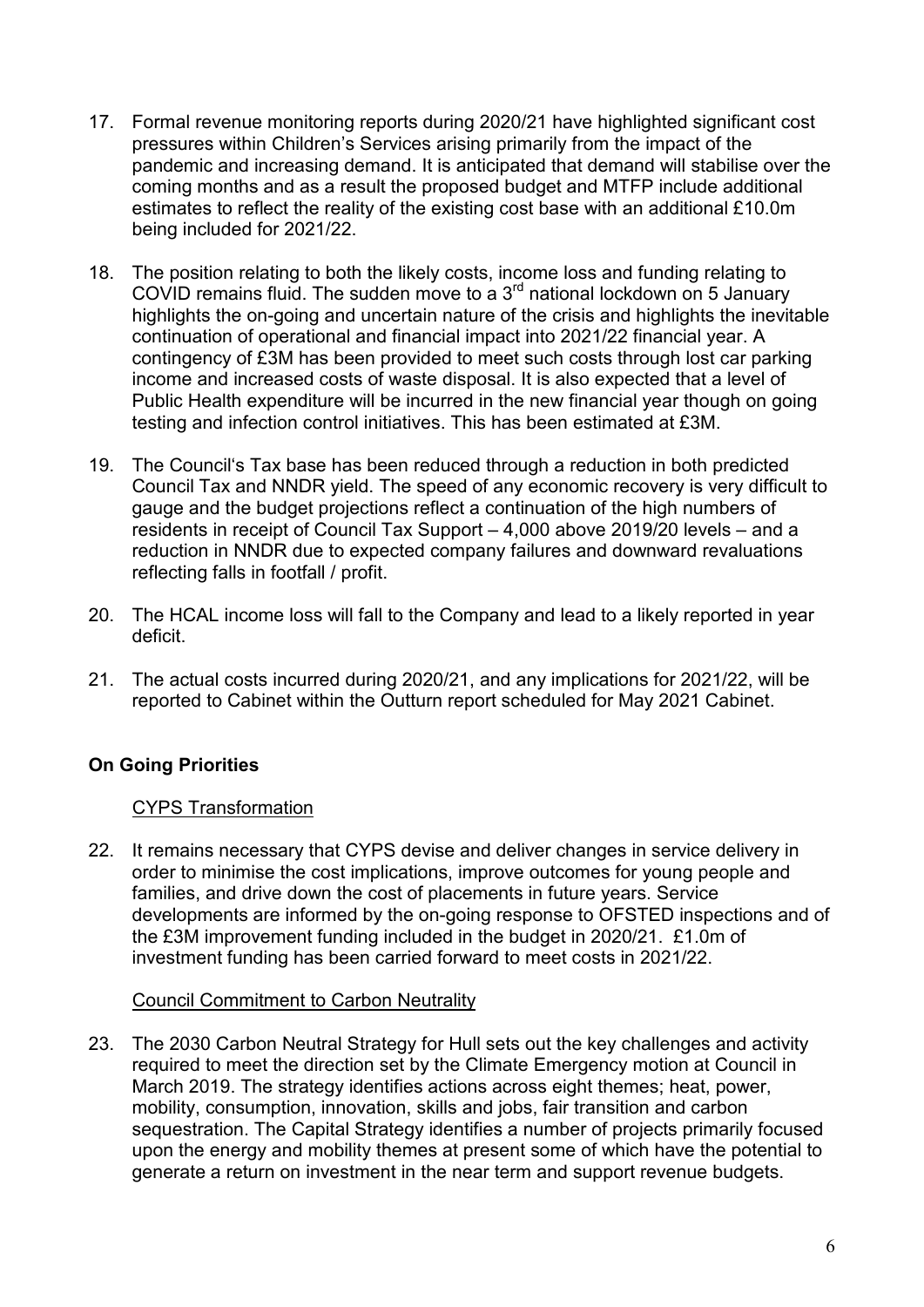#### Capital Investment

24. There is a need to invest in the Council's assets and infrastructure in order to ensure the security of future service delivery. Details of the planned investment is included within the Capital Strategy and the associated increase in borrowing costs, £250,000, is reflected in the revenue budget

### **Service Efficiencies / Mitigations**

- 25. Given the on-going COVID emergency, the immediate priority is to balance next year's budget and to provide a stable financial footing from which to continue to provide critical services and to prepare to support the recovery process. As such, and given the operational uncertainty, it would not be realistic / prudent to assume that significant savings can be delivered. However, as part of the budget setting process, additional efficiency savings (i.e. those without direct impact on frontline services) of £3.0m (c1% of net spend) have been identified by Directors. The updated schedule of savings is shown at Appendix B(ii).
- 26. In order to balance the 2021/22 budget, mitigation of £3M has been identified through the application of Capital Receipts to fund "Transformational Activity" in line with accounting flexibility provided by Government.
- 27. The forward projections, shown at paragraph 31 below, suggest that it is likely that the Council may face a material budget deficit in future years although the precise scale will not become clear until late 2021 at the earliest. As such it is essential that the Council protects its financial position by developing options capable of reducing the cost base, as maybe required through a programme of review activity.
- 28. It is not possible at this time to pre-determine the scale, or indeed the viability of savings associated with this programme of activity. Indeed, particularly with regard to the care services, the focus will be on delivering efficiencies and services benefits across the system thereby reducing future demand and cost. The focus over the coming years will be to develop, in good time, options which may include alternative service delivery models as well as potential savings, for Member consideration in the light of the prevailing financial context informed by Fair Funding. A schedule of proposed projects for further development is included at Appendix B(iv).
- 29. Appendix B (v) includes Service Profiles for individual departments, providing activity and operational information as context to the budget proposals.

#### **2021/22 Budget and Forward Projections**

30. The table below summarises the projected movements and identifies sums required to balance the budget in each of the next 3 years. In summary, after factoring in the approved savings, as detailed at Appendix B(ii), the projections show a balanced budget for 2021/22 but shortfalls in the next 2 years. The 2022/23 position will need to be addressed during 2021 when it is anticipated that the Government's intentions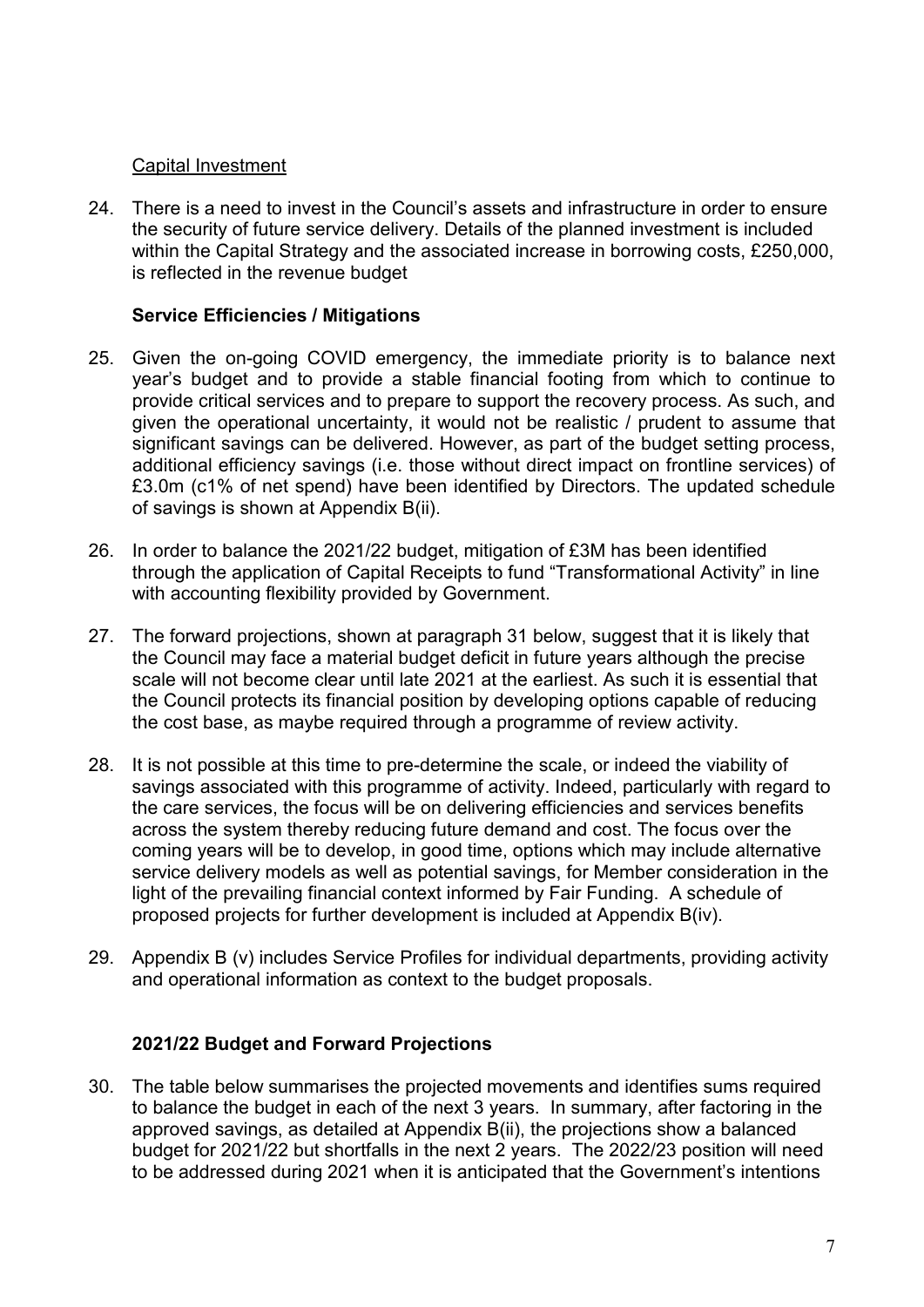regarding the future funding of Councils should be clearer. The 3 Year MTFP is shown at Appendix D with supporting narrative included in the paragraphs below.

- 31. Given the level of uncertainty with regard to future levels of local government funding, and the economy as a whole, together with the forecast budget deficit faced by the Council over at least the next 2 years, it is imperative that strict budgetary control is exercised across all services. The position within all services will continue to be closely monitored throughout 2021/22.
- 32. The provisional financial outturn providing details of 2020/21 actual spend against budget will be reported to Cabinet in May 2021 and this will inform the first formal revenue monitoring round for 2021/22. (The provisional outturn figures should be confirmed in September following the completion of the external audit of the Council's accounts).

|                                                           | 2021/22   | 2022/23 | 2023/24  |
|-----------------------------------------------------------|-----------|---------|----------|
|                                                           | £m        | £m      | £m       |
| Movement in Resource Base                                 | $-20,700$ | 7,700   | $-6,485$ |
|                                                           |           |         |          |
| <b>Budget</b><br>and<br>Contingencies<br><b>Pressures</b> | 26,700    | 5,388   | 6,264    |
|                                                           |           |         |          |
| Sum Required to Balance Budget                            | 6,000     | 13,088  | $-221$   |
|                                                           |           |         |          |
| Savings - as at Appendix B(ii)                            | $-3,000$  |         |          |
| Use of Capital Receipts                                   | $-3,000$  |         |          |
| Flexibility                                               |           |         |          |
| <b>Budget Shortfall - In Year</b>                         | 0         | 13,088  | $-221$   |
| <b>Budget Shortfall - Cumulative</b>                      | 0         | 13,088  | 12,867   |

#### *Table 3 – Year on Year Movements*

#### **Funding**

#### **Council Tax**

- 33. Subject to Full Council approval, Council Tax projections have been reviewed and updated to reflect an assumed referendum level in operation for each year. The increase for 2021/22 includes 3% for a Social Care Precept that is available to authorities following the Chancellor's announcement in the November Spending Round –this is assumed for one year only. So these amounts currently are:
	- Increase of 4.99% in 2021/22;
	- Increase of 1.99% in 2022/23 and 2023/24.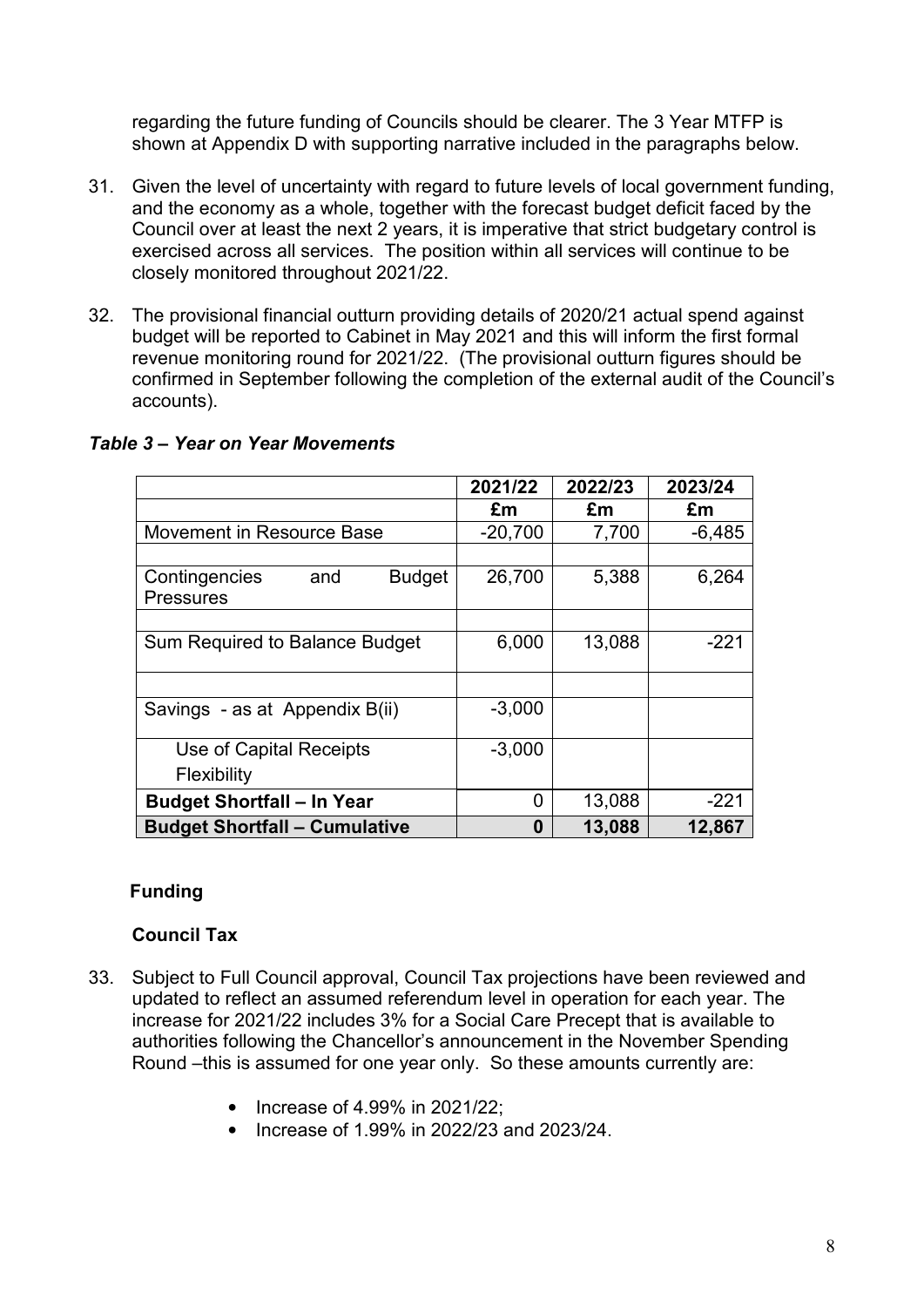34. The projections also reflect net increases in the number of homes, which includes the Kingswood development, and collection rates broadly in line with pre COVID levels.

## **Charges for Council Services**

35. Fee levels are set at values consistent with recouping the cost of providing the service and protecting Council revenues whilst ensuring income targets are realistic in the light of the prevailing economic climate. The achievement of income targets will be reflected within the in-year monitoring reports, along with the delivery of the approved savings. In the light of the uncertain economic outlook, reflecting the impact of the on-going pandemic, income budgets relating to discretionary charges have not been increased. The potential for increased charges will be reviewed as part of the development of the 2022/23 budget and MTFP.

## **Business Rates and Enterprise Zones - Uplift in Business Rates**

- 36. The Council is entitled to retain 100% of any increase in Business Rates arising within the designated Enterprise Zones. This additional funding can be used, in agreement with Local Enterprise Partnership (LEP), to support LEP priorities within the City.
- 37. The MTFP reflects the planned use of the EZ Business Rates uplift to support the Council's regeneration activities through revenue funding of £2.7m in 2021/22 and in future years, with the balance earmarked to fund capital projects as part of the ongoing regeneration of the City.

## **Employer Pension Contributions**

- 38. Following the Triennial valuation of the East Riding Pension Fund as at 31 March 2019, the Actuary advised the value of employer's contributions relating to the funding of historic service benefits would reduce by 1% (c£1.25m per annum) for 2020/21 to 2022/23.
- 39. In line with the Cabinet decision of January 2020 to approve the pre-payment of employer contributions for the period April 2020 to March 2023, the secondary element of employers contributions were pre-paid in April 2020 and the primary element will be pre-paid from April 2021. The pre-payment of the primary element was deferred for one year due to the financial uncertainty caused by the Covid 19 crisis.

## **Capital Financing**

40. The MTFP projections have also been updated to reflect latest information regarding the Capital Programme with Capital Financing Costs revised in line with latest expenditure projections. The projections in this report are consistent with the detail contained within the Capital Strategy elsewhere on this agenda.

## **Contingencies**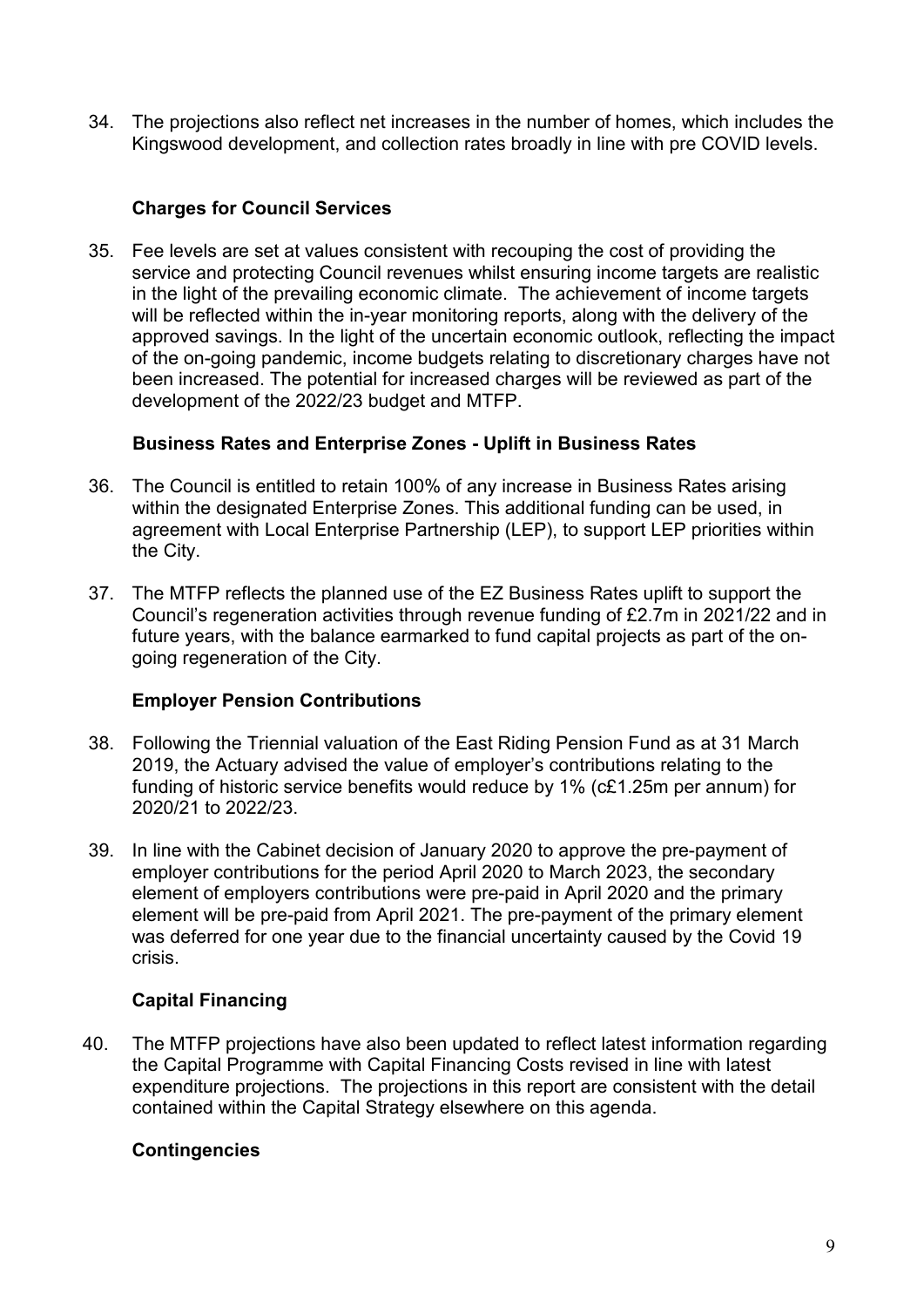41. Service budgets may be subject to further adjustments including the allocation of contingencies / provisions to meet cost pressures. These are technical adjustments which will not impact on approved service levels. Contingencies are shown within the MTFP at Appendix D and shown below at Table 3. The final costs relating to COVID incurred during 2020/21, and any variance from current projections, will be confirmed along with any consequential impact in 2021/22 as part of the Outturn report scheduled for Cabinet in May.

|                                       | 2021/22<br>£000 | 2022/23<br>£000 | 2023/24<br>£000 |
|---------------------------------------|-----------------|-----------------|-----------------|
| - Energy Inflation (5% p.a.)          | 325             | 650             | 975             |
| - Contractual Inflation - non Pay     | 1,582           | 3,082           | 4,582           |
| - Pay Award                           | 1,000           | 2,000           | 4,051           |
| - Social Care Fund                    |                 | 3,122           | 6,122           |
| - Covid19 Contingency                 | 3,000           | 1,000           |                 |
| - Covid19 Contingency (Public Health) | 3,000           |                 |                 |
| <b>Total – Contingency Budgets</b>    | 8,907           | 9,854           | 15,730          |

42. In addition to the assumptions set out above the following factors have also been taken into consideration.

#### **Transformational Costs (Utilising Capital Receipts Flexibility)**

- 43. The Secretary of State for Communities and Local Government issued guidance in March 2016, giving local authorities greater freedoms with how capital receipts can be used to finance expenditure. This Direction allows for the expenditure incurred in delivering revenue savings or service transformation, between 2016/17 and 2021/22, to be treated as capital and not be charged to revenue, subject to generating funding from asset disposals in the same period and Council approval of the planned use of the flexibility.
- 44. The 2021/22 Budget has been set with the forecast use of £4m of such resources, £1m carried forward from 2020/21 relating Children's Services to and £3m mitigation referenced at paragraph 26, however it is anticipated that additional allocations may be made during the year in response to the identification of transformational service developments and the potential need to meet increasing service demands. The Council's Strategy is included at Appendix E.

#### **Schools Funding / DSG**

45. The Council's financial position is impacted by the way in which schools are funded and the ongoing transfers to academy status. Schools with Academy status, of which the number in Hull is 92 receive all their funding direct from the Government rather than through the Council.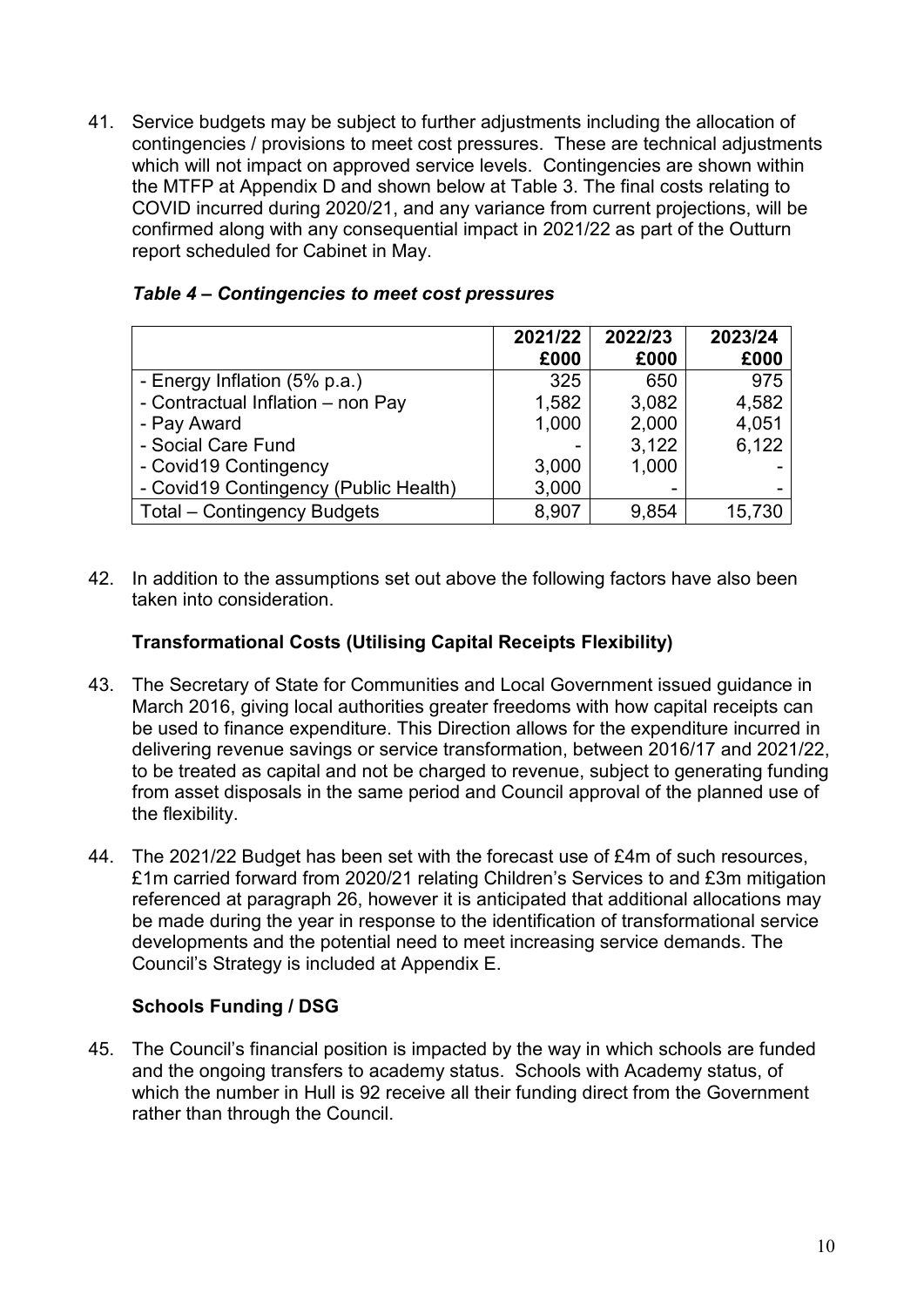- 46. The Dedicated Schools Grant (DSG) receivable by the Council in 2021/22 of £59.174m compares to the 2020/21 value of £55.127m. This reflects our increase in funding from the Department for Education for High Needs of £4.05m.
- 47. The DSG funding and costs must balance over time and, as highlighted in the successive monitoring reports to Members since 2017/18 some amendments to the pattern of expenditure will be required over the period of the MTFP. It is anticipated the DSG will end 2020/21 with a cumulative deficit of £5.241m, which is 9.5% of overall DSG. In 2021/22, it is anticipated there will be an in-year surplus of £2.00m which will be allocated to address the cumulative deficit with a view to achieving balance over 3 years.
- 48. The Council is continuing to work with the city's schools on the measures required to meet the needs of children within the available funding envelope. Changes impacting on service delivery will be the subject of future reports to Cabinet.
- 49. The budget figures for 2021/22 for the Schools Block, the Central Schools Services Block, the High Needs Block and the Early Years Block are shown in Appendices J (i) to (iii).

## **Public Health Grant**

50. The September Spending Round indicated the Public Health Grant would receive a real terms increase in 2021/22, this has been estimated at £0.5m (remains subject to confirmation) and will be used to commission early intervention services. There are no increases assumed in later years within the MTFP.

## **The 3 Year Medium Term Financial Plan 2021/22 – 2023/24**

- 51. The Medium Term Financial Plan shown in summary at Table 4 and in detail at Appendix D has been developed based on the assumptions discussed above and summarised below.
	- i) MTFP reflects the funding allocations in 2021/22 in line with the 2021/22 Provisional Settlement. There is no indicative data relating to 2022/23 and 2023/24, but given the expected post COVID squeeze on public sector funding sub inflationary increases in funding have been assumed in the absence of detailed intelligence. There is a risk that funding may be lower than currently modelled and the forecasts may need to be revisited as the government works toward a spending review in 2021.
	- ii) Provision of resources to allow pay increases for employees paid £24,000 or less in 2021/22 and 2022/23, 1.5% in later years and an increase in non pay budgets to reflect future contractual price increases.
	- iii) Delivery of the budget savings set out in Appendix B (ii)
	- iv) Council Tax increases to the referendum limit so currently 4.99% in 2021/22 and 1.99% in 2022/23 and 2023/24.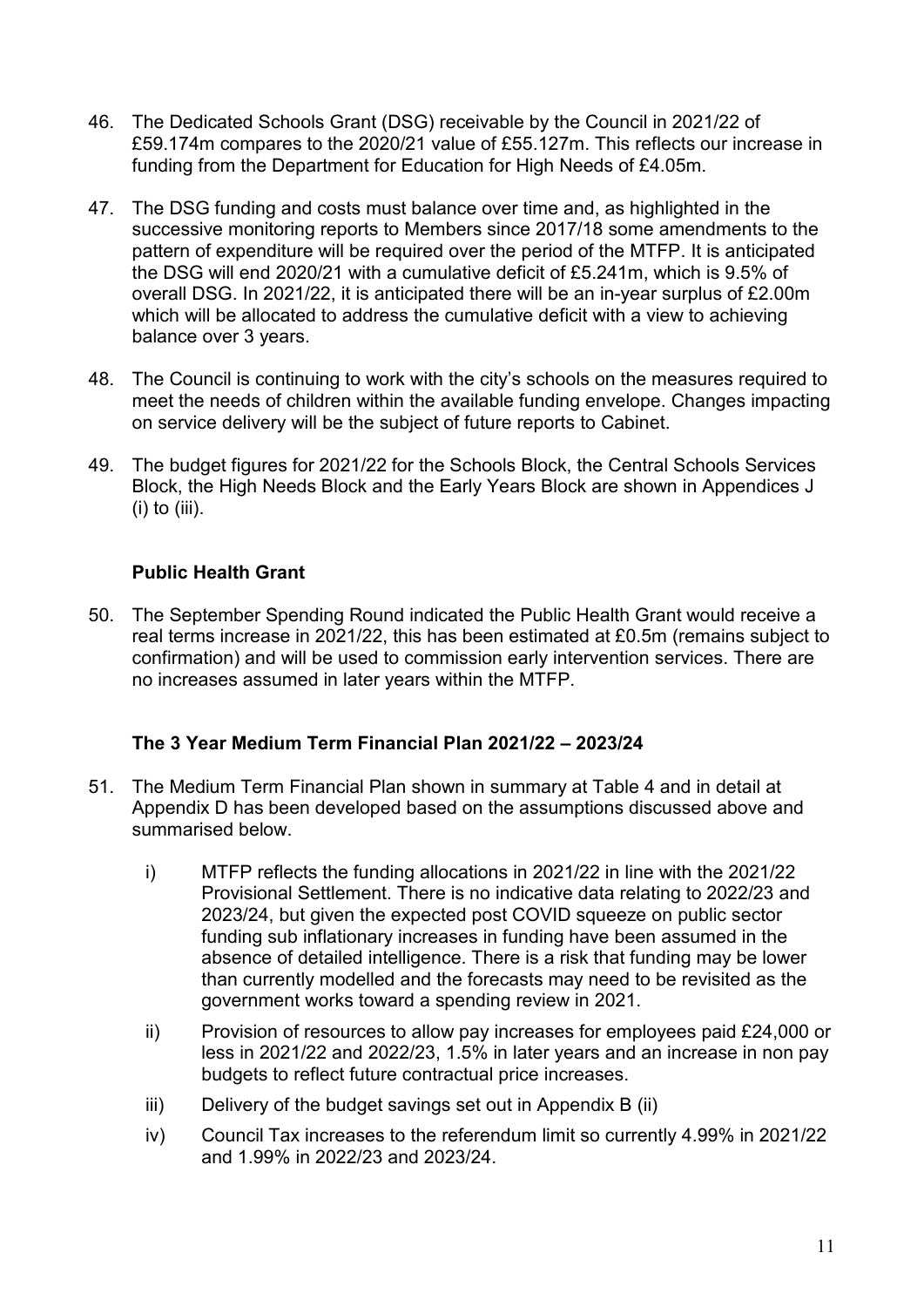|  | Table 5 - Summary MTFP |  |
|--|------------------------|--|
|  |                        |  |

|                                             | 2021/22 | 2022/23 | 2023/24 |
|---------------------------------------------|---------|---------|---------|
|                                             | £m      | £m      | £m      |
| <b>Expenditure</b>                          |         |         |         |
| Directorates (including Public Health)      | 251     | 252     | 252     |
| Schools                                     | 59      | 61      | 61      |
| Corporate Budgets (including provisions     | 35      | 35      | 41      |
| for pay, prices, pensions)                  |         |         |         |
| Net Budget requirement                      | 345     | 348     | 354     |
| <b>Funding</b>                              |         |         |         |
| Government Grant / Retained Business        | 250     | 239     | 242     |
| Rates                                       |         |         |         |
| Contribution (to) / Use of Revenue          |         |         |         |
| reserves                                    |         |         |         |
| Contribution (to) / Use of Capital          |         |         |         |
| <b>Reserves</b>                             |         |         |         |
| Council Tax (Increases of 4.99%/            | 92      | 96      | 99      |
| 1.99% / 1.99% increase)                     |         |         |         |
| Utilisation of Capital Receipts Flexibility | 3       |         |         |
| <b>Total Funding</b>                        | 345     | 335     | 341     |
| <b>Shortfall</b>                            | 0       | 13      | 13      |

# **Joint Commissioning with Clinical Commissioning Group (CCG)**

- 52. As detailed in the table above, the latest projections indicate that the Council is faced with a budget shortfall in 2022/23 of £13m. This primarily reflects the Council's rising costs relating to the care of vulnerable children and the demand pressures within the wider adult and children's care system and the health sector across the city.
- 53. The Council cannot seek to address these issues and cost pressures in isolation, and so must continue to work with our partners, and specifically the NHS, to manage demand across the system utilising the resources available within the City. The move towards joint commissioning between the Council and CCG has developed at both an Officer (Integrated Commissioning Officer Board) and Member (Committees in Common) level and this provides confidence that efficiencies and improved value for money can be achieved. Recent announcements by the Government suggest that revised local NHS structures will be in place from 2022/23 and although this creates a further source of uncertainty, the strength of local relationships and structures should provide a strong basis for future service development. The total anticipated joint funding "envelope", is shown within Appendix H. The outcome of on-going joint working and collaboration will be subject to approval by the Committees in Common.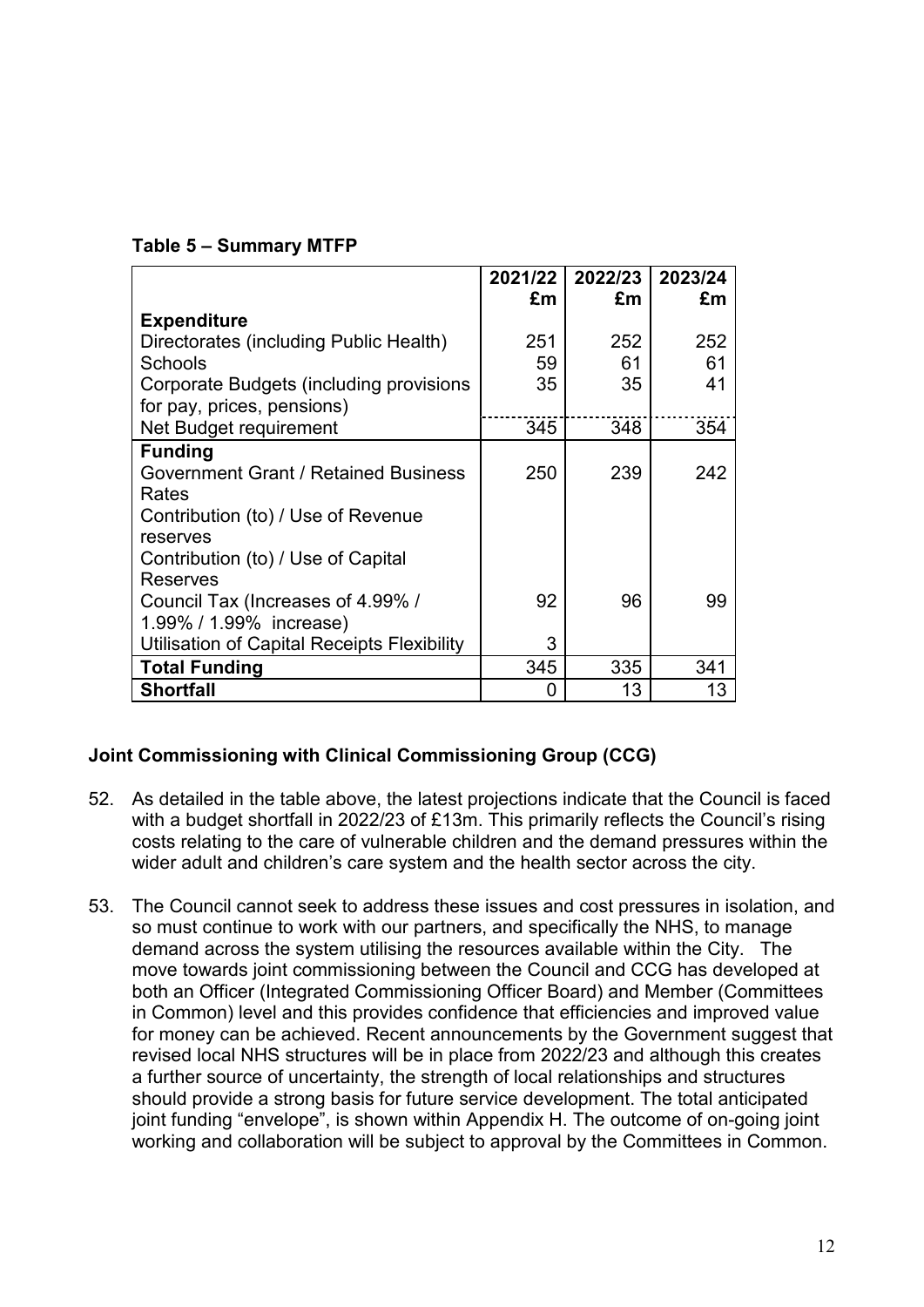- 54. The anticipated changes in NHS structures builds on the national drive to reduce public sector expenditure and improve the quality of care the Government through encouraging closer working between Councils and the NHS. In broad terms there is a desire to reduce the cost of acute health care through better focussed and resourced community services designed to meet the care needs of individuals at an early stage and therefore reduce the call on expensive acute services.
- 55. To this end the Government introduced the Better Care Funding initiative in 2015/16 which sees significant resources from the NHS, and local Councils, jointly managed under the auspices of Health and Well Being Boards with a formal pooled budget arrangement. The MTFP for 2021/22 reflects the expected level of funding received from the NHS to support services.

## **Reserves**

- 56. General Balances at April 2020 were £19.274m and the 2020/21 budget, as approved in February 2020, assumed an increase of £1.695m during the year.
- 57. A detailed risk assessment for the level of reserves is attached at Appendix F. In the light of the cost pressures recorded in 2020/21, the very real challenges faced by the Council in maintaining services whilst potentially suffering further cuts in funding and the continued uncertainty over government funding and the impact of COVID/BREXIT, the Risk Assessment continues to reflects the need to maintain General (Un-earmarked) Reserves at c£21m by 2021/22, as reflected within the budget proposal.
- 58. A schedule of Reserves movements is included at Appendix G.

## **Resilience Index**

- 59. As part of the Government's and the Local Government sector's shared desire to better manage the financial risks faced by Councils, CIFPA issued the Financial Resilience Index in 2020. The Index measures each Council against 9 indicators, relating to reserves, debt servicing, social care and income generation, and provides comparison against other authorities. Whilst the Index should be seen in the context that all Councils are individual in terms of history, circumstance and strategy, the measures provide a useful comparable tool. The critical factors are considered in the paragraphs below with a summary of Hull's analysis included at Appendix K. The expected 2021 update has been delayed as a result of the pandemic, however whilst the analysis below is based on 2020 data, there is no expectation that the updated data will present a different picture.
	- Reserves
- 60. Critically, whilst the analysis provides a good degree of comfort in terms of financial sustainability which reflects the fact that the Council has not used General Reserves to support the Revenue Budget, the Index highlights that despite bolstering over the last 3 years, they remain at comparably very low levels. This highlights the importance of protecting the General Reserves position in the light of the Council's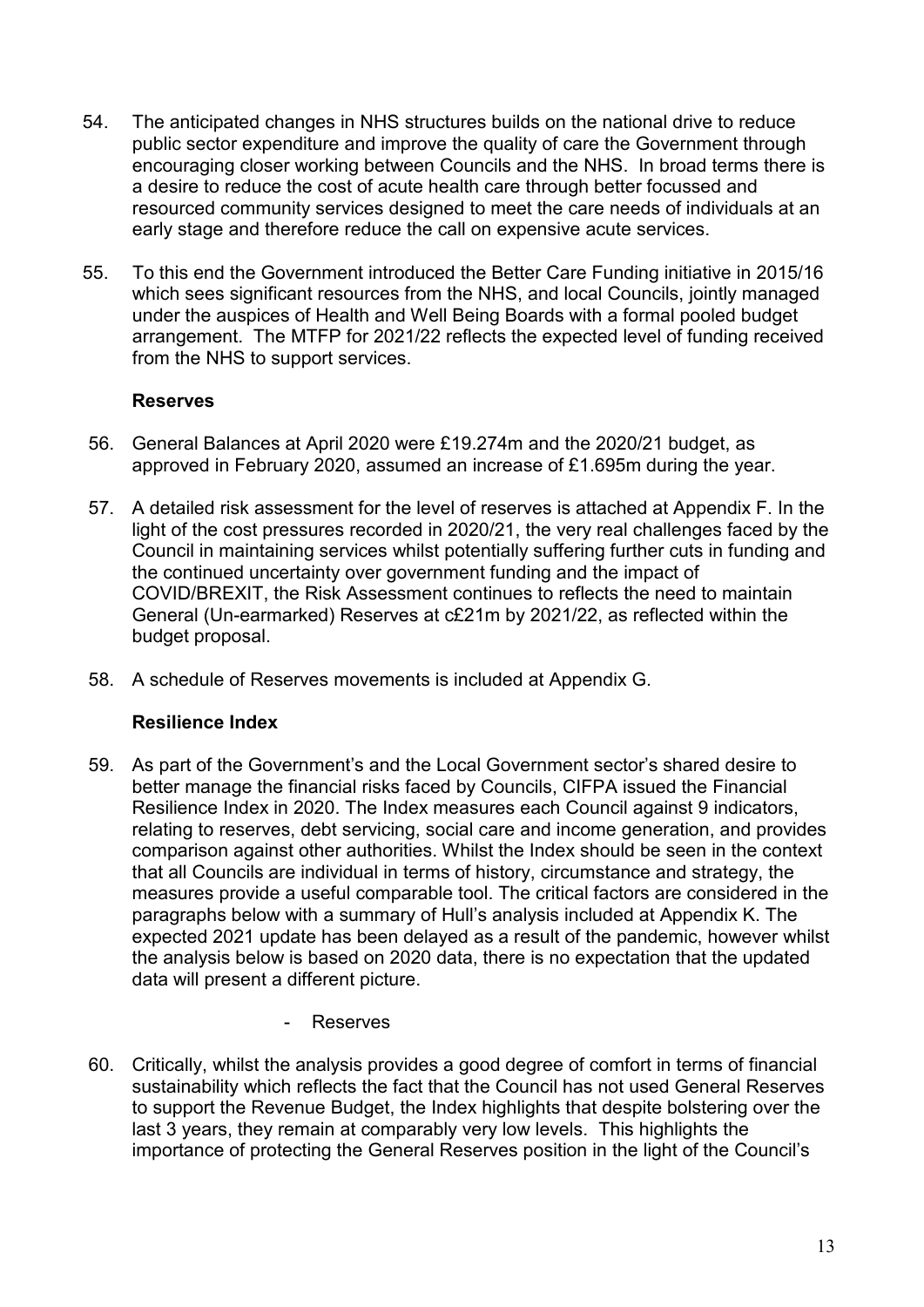forecast budget deficit in 2022/23 ahead of the long awaited Spending and Fair Funding Reviews.

### - Servicing of Debt

- 61. Whilst the Council's recorded debt levels appear relatively high it is important to note that this is in line with expectations given that the Council retains a large housing stock, and the associated housing debt, and has benefited from significant PFI investment which taken together at £400m account for c50% of the Council's recorded debt. Taking these adjustments into account HCC would move into the middle range which is consistent with the measure of interest costs as a proportion of total spend which places Hull around the average of comparable authorities.
	- Social Care
- 62. This indicator is designed to highlight the future "flexibility" a Council may have in terms of reducing costs in services other than the statutory care services. The indicator places Hull in the middle range where social care costs account for c70% of expenditure with c30% on other services.
	- Income Generation
- 63. The Index also highlights the very low tax base and relatively low levels of income generated from service users, which is consistent with being measured as a relatively deprived area, which in turn limits the scope for raising income locally through Council Tax or service charges. Similarly the Growth above Baseline measure highlights the relatively low level of growth in Business Rates but, given the planned "reset" of Business Rates whereby there will be a redistribution of such growth between authorities this translates into a low risk position for the Council.

#### 64. *St***atutory Officer Comments**

Under Section 25 of the Local Government Act 2003, and CIPFA Code of Practice, the Authority's Chief Financial Officer (s151 Officer) is required to report on the robustness of the estimates made for the purposes of the budget calculations and the adequacy of the proposed reserves.

Members are required under the 2003 Act to have regard to the Chief Financial Officer's report when making decisions about the budget calculations.

#### 65. **The Director of Finance and Transformation (section 151 Officer) has made the following statement:**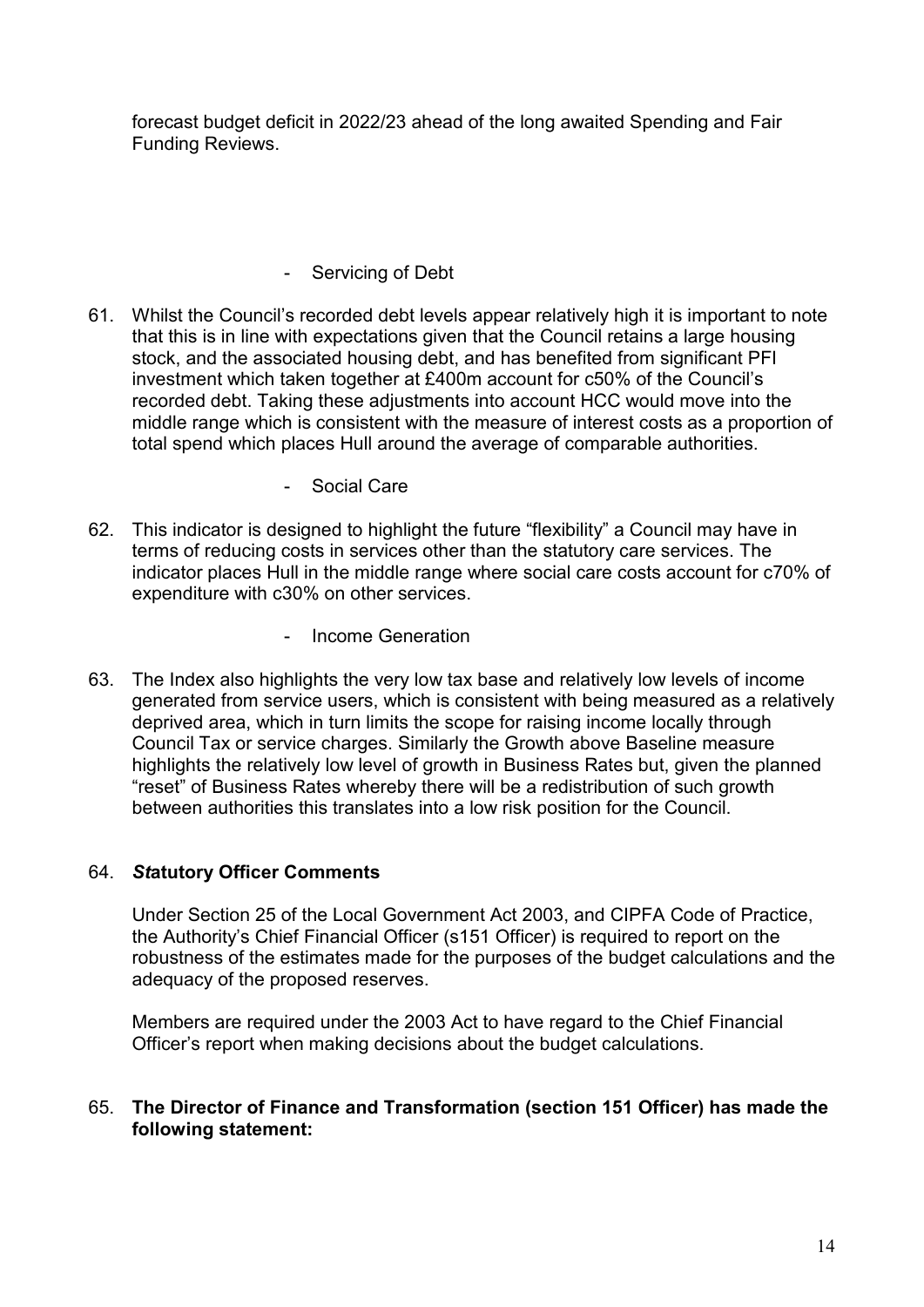The robustness of the budget estimates and the adequacy of the reserves are largely dependent on the levels of risk and uncertainty. The principal financial assumptions made in the budgets are noted in this report and attached appendices. Budget monitoring throughout the year will be an important tool in identifying at an early stage potential problems so appropriate action can be taken.

The delivery of the planned savings and major business projects is critical to the successful delivery of the Council budget strategy. Current activity provides adequate assurance as to the deliverability the 2021/22 budget with future year forecasts representing realistic planning assumptions which will be subject to review as part of the next annual budget setting process.

The budget has been prepared reflecting known service pressures following thorough reviews by City Managers.

A risk based approach to consideration of the level of reserves is a component of the Council's overall risk management framework. Operational risks should be managed within Services' bottom line budgets and thus will not normally result in a call on the Council's reserves. However, the on-going uncertainty regarding the path of the current pandemic and the associated potential impact on service activity, income and costs creates additional risk to both the short and medium term financial projections

Appendix F summarises the significant financial risks applicable to Un-earmarked Reserves. The total potential risk to the Council is estimated to be £21m in 2021/22. The Authority's Un-earmarked Reserve was £8m at 31 March 2018 and is presently envisaged to be increased to £19m at 31 March 2020, and in the proposed budget it is planned to rise to £21m at 31 March 2021.

As noted above at paragraphs 60, comparison with all unitary councils, continues to show that Hull has a relatively low level of reserves when set against the scale of its operations, and also that it is relatively highly dependent on receiving government RSG and grant funding. These issues have been highlighted consistently and have informed reporting and lobbying for a considerable period of time. The latter aspect in particular has informed matters such as the Council's response to the Fair Funding consultation, when, along with other |Councils facing similar positions, the case was made very clearly that deprivation and the difficulty of raising income locally should be prime factors driving a new, more equitable, system for the distribution of government funding.

My assessment of the process that has been undertaken set alongside the risk assessment, informed by the CIPFA Resilience Index, is that the budget calculations used in the preparation of the budget estimates are fair and robust and reserves are adequate to reflect known circumstances.

#### 66. **The Town Clerk (Monitoring Officer) has made the following statement:**

Before setting the level of the tax, the Council must have agreed a balanced budget, differentiated by services, which is sufficient to meet estimated revenue expenditure, levies, contingencies, any deficit estimated to be brought forward from previous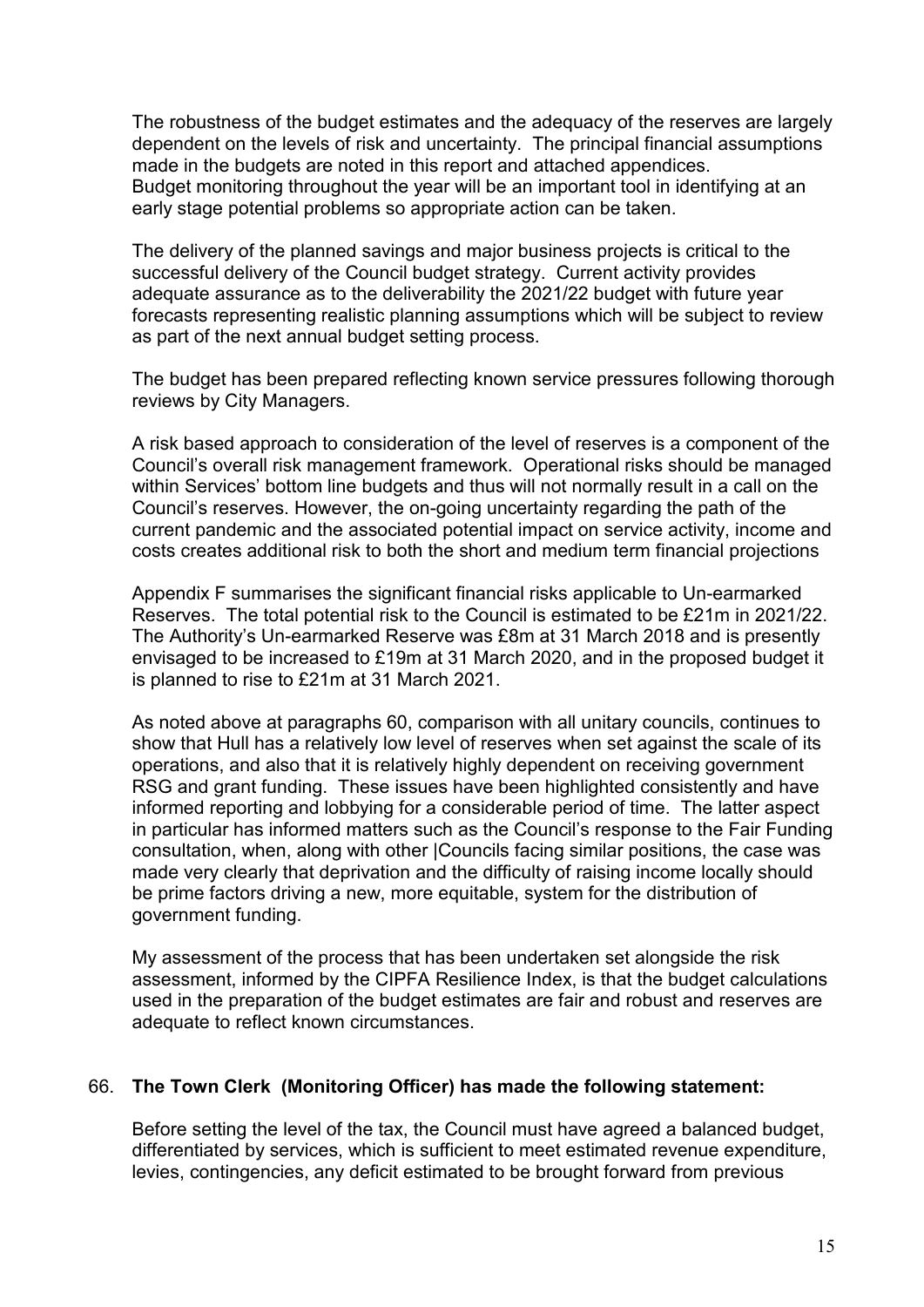years, and any amounts required to be transferred between funds. The tax itself must be sufficient to cover the difference between the agreed budget less government grants credited to the consolidated revenue account, and any other expenditure which must be met from the Collection Fund, less any surplus (or plus any deficit) brought forward from previous years.

In addition, following the implementation of the Local Government Act 2003, the Council's Chief Financial Officer (under s151 Local Government Act 1972) is required to report to the Council on the robustness of the estimates made for the purposes of the calculations, and the adequacy of the proposed financial reserves. The Council must have regard to the report when making decisions about the calculations in connection with which it is made. The Chief Financial Officer is also obliged to report to the Council if in relation to the previous financial year it appears that a controlled reserve is or is likely to be inadequate. A controlled reserve is one where the Secretary of State has, by regulation, defined the appropriate minimum level of reserve. The s151 officer must report the reasons for that situation, and the action, if any, which he considers it would be appropriate to take to prevent such a situation arising in relation to the corresponding reserve for the financial year under consideration.

Among the relevant considerations which Members must take into account in reaching their decisions will be the views of business ratepayers and the advice of officers. The duty to consult representatives of non-domestic ratepayers on the Council's expenditure plans is contained in Section 65 of the Local Government Finance Act 1992. Matters that the Council has to have regard to when undertaking consultation include:

- 1. Consultation must be undertaken at a formative stage in the decision making process inviting representation on one or more possible courses of action with a view to winnowing out errors in the decision-maker's provisional thinking
- 2. Consultation requires a genuine invitation for advice and a genuine receipt of that advice
- 3. It is permissible to narrow the range of options within which to consult and then decide
- 4. There is generally no obligation to consult upon options the decision maker has discarded, unless it is necessary to establish a fair basis for genuine consideration of options
- 5. Sufficient reasons for a proposal must be given to permit intelligent consideration and response
- 6. Adequate time must be given for consideration and response
- 7. The overriding requirement is for Fairness

In considering the advice of officers, and the weight to be attached to that advice, Members should have regard to the personal duties placed upon the Director of Finance as Chief Financial Officer. The Director of Finance is required by Section 151 of the Local Government Act 1972 and by the Accounts and Audit Regulations 2003 to ensure that the Council's budgeting, financial management, and accounting practices meet relevant statutory and professional requirements. (IA)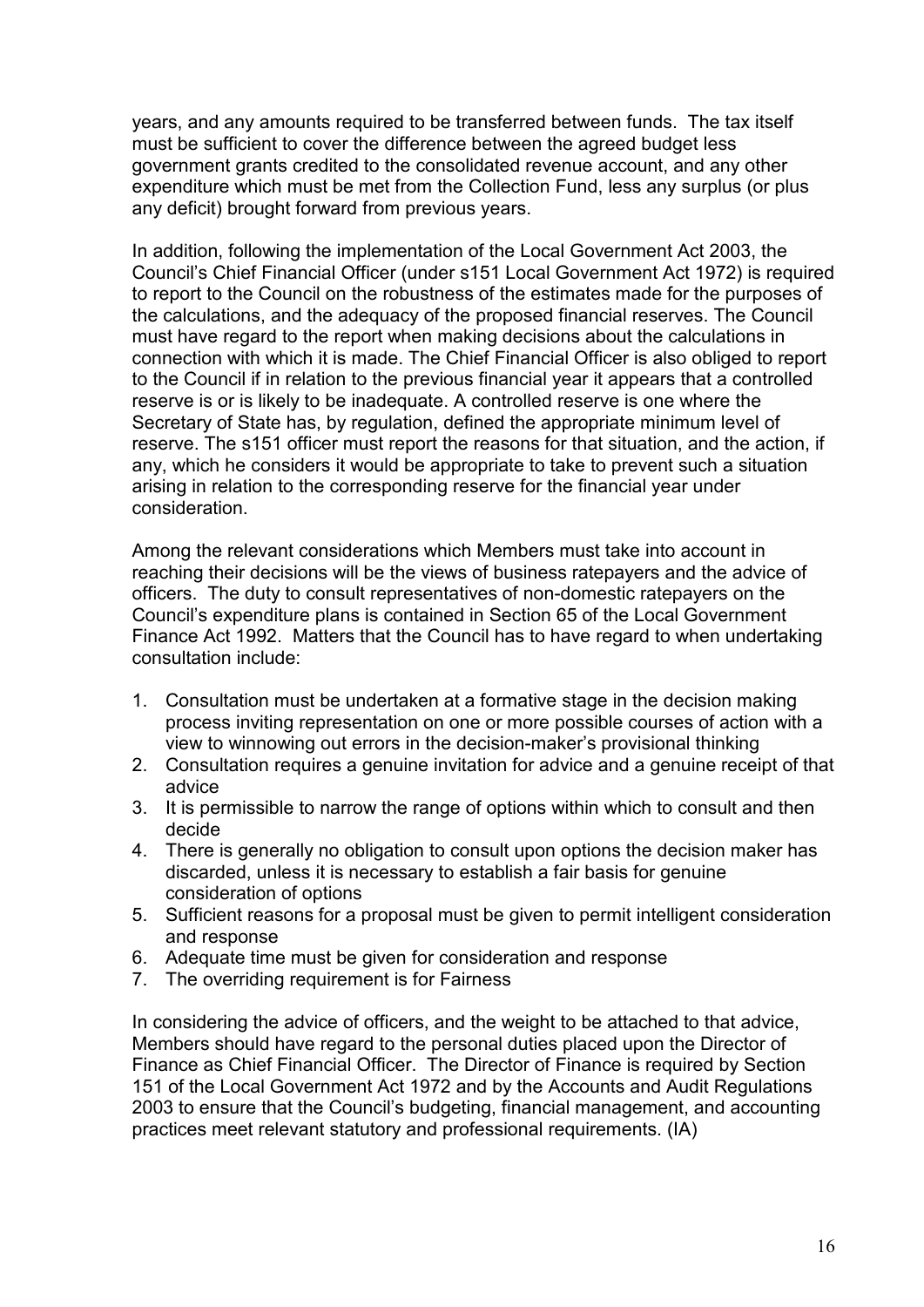#### 67. **Comments of City Manager for Human Resources**

The proposals to reach a balanced budget have some implications on staffing in terms of restrictions in recruitment, there may be some restructuring leading to staff having to be redeployed and where this is not possible there may be a small number of redundancies. The impact in terms of equality needs to be assessed with each decision taken in respect of balancing the budget.

#### 68. **Comments of Overview and Scrutiny**

This report will be considered by the Finance and Value for Money Overview and Scrutiny Commission at its Budget meeting of Friday, 19 February, 2021. Any comments or recommendations made by the Commission will be tabled alongside the report at Cabinet. (Ref. Sc6034 (FH))

#### **Collection Fund and Council Tax Implications**

- 69. The Local Government Finance Act 1992 (as amended by the 2003 Act and the Localism Act 2011) sets out the powers and duties of the Council in setting the annual Council Tax. The key requirements are that:
	- i) Council Tax is set at Full Council.
	- ii) Council Tax is set at a sufficient level to meet its proposed budget requirements for the ensuing year (see Sections 31A and 31B of the Act).
	- iii) The level of Council Tax is set before 11 March to enable circulation of Council Tax bills to enable people to pay on and after 1 April (see Section 30(6) of the Act).
	- iv) The Chief Finance Officer must report on the robustness of estimates and the proposed adequacy of reserves (see Section 25 of the Act and paragraph 56 above).
- 70. The Council is required to set a Council Tax sufficient to balance the Collection Fund account it maintains. Based on the projections at November 2020 and looking back at the income received in 2020/21, it is forecast that there will be a deficit on this account at year end. As it is expected that a significant element of the deficit will be due to COVID, the Government is allowing authorities to write off any exceptional deficit over 3 years. The Government has also agreed to pay 75% of losses of the 'Net Collectable Debit' due to COVID. The balance is required to be from the contributing or precepting authorities (the Council, Police and Fire & Rescue). Hull City Council's net deficit is forecast to be £0.7m and will be charged to the General Fund in 2021/22 as per Appendix D.
- 71. Under section 52ZB of the Act, each billing authority must determine whether its relevant basic amount of council tax for a financial year is excessive. If an authority's relevant basic amount of council tax is excessive, a referendum must be held in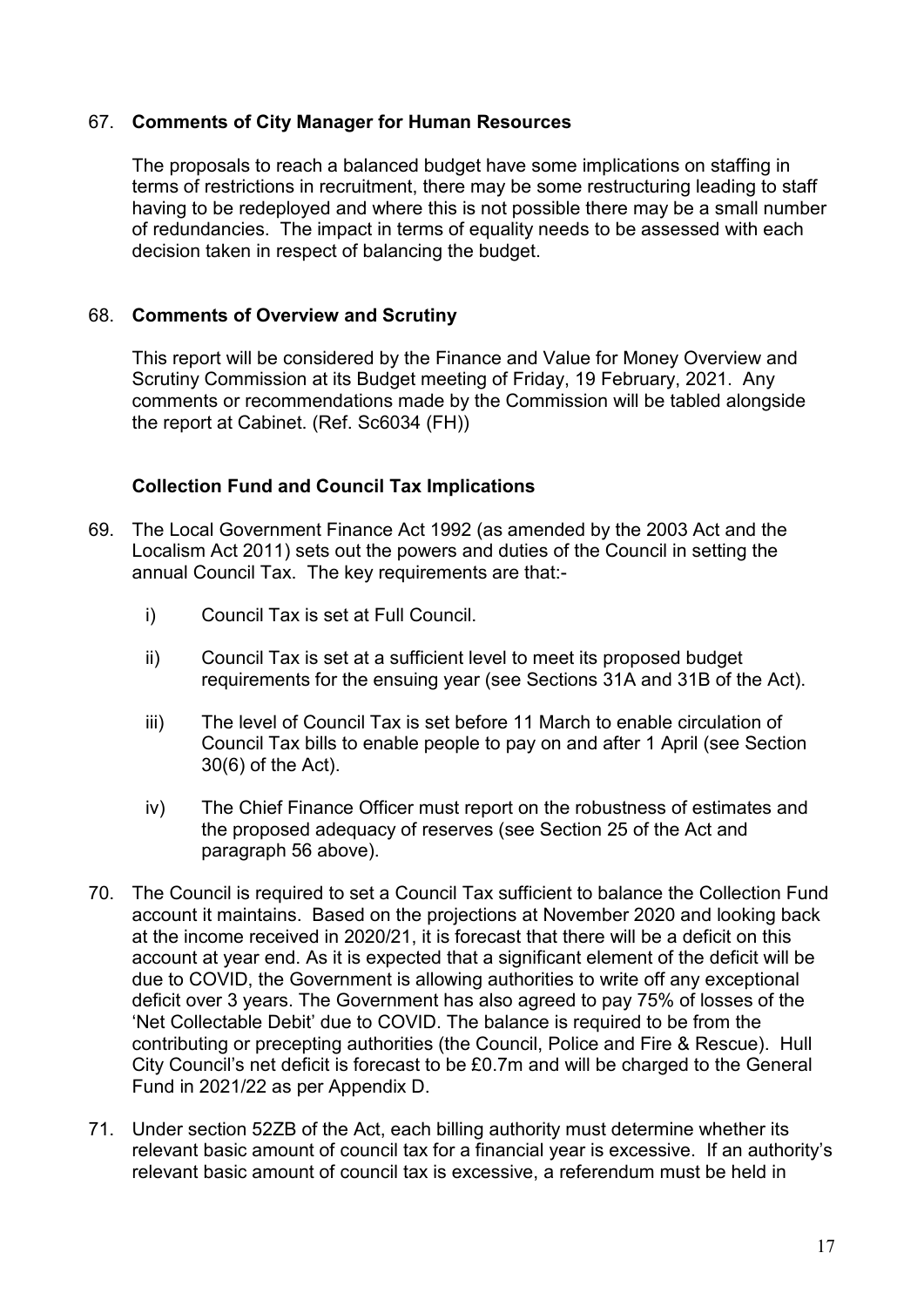relation to that amount. Using the Governments' principles determined by the Secretary of State under section 52ZC of the Act, the Councils' relevant basic council tax for 2021/22 is not excessive and therefore no referendum is required.

72. The Cabinet approved a Council Tax Base of 61,962 (Band D equivalents) for 2021/22 at its meeting on the 25 January 2021. Given the Council Tax requirement of £92,765,169, the Band D Council Tax proposed for 2021/22 is £1,497.13. This represents an increase of 4.99% over the 2020/21 charge. This is below the limit of 5% (including 3% for Social Care), above which the Government require a local referendum to take place to confirm such an increase.

| <b>Band</b> | Charge 2020/21                                                        | Proposed       | Increase | Increase per |
|-------------|-----------------------------------------------------------------------|----------------|----------|--------------|
|             |                                                                       | Charge 2021/22 |          | week         |
|             | £                                                                     |                | £        | £            |
| A           | 950.65                                                                | 998.09         | 47.44    | 0.91         |
| B           | 1,109.09                                                              | 1,164.43       | 55.34    | 1.03         |
| C           | 1,267.53                                                              | 1,330.78       | 63.25    | 1.22         |
| D           | 1,425.97                                                              | 1,497.13       | 71.16    | 1.37         |
| Е           | 1,742.85                                                              | 1,829.83       | 86.98    | 1.67         |
| F           | 2,059.73                                                              | 2,162.52       | 102.79   | 1.98         |
| G           | 2,376.62                                                              | 2,495.22       | 118.60   | 2.28         |
| Н           | 2,851.94                                                              | 2,994.26       | 142.32   | 2.74         |
|             |                                                                       |                |          |              |
|             | NB These figures exclude the charges for the Police and Fire Services |                |          |              |
|             |                                                                       |                |          |              |

#### Table 6 Proposed Council Tax Charge per Band

- 73. The precept for the Humberside Police and Crime Commissioner for 2021/22 is £15,069,778. When this amount is divided by the approved Council Tax base of 61,962, it gives a Council Tax charge for a Band D property in the Kingston upon Hull area of £243.21. This is an increase of £14.99 (6.6%) on the 2020/21 charge and is below the £15 level at which a referendum would be required.
- 74. The precept for the Humberside Fire Authority for 2021/22 is £5,474,343. When this amount is divided by the approved Council Tax base of 61,962, it gives a Council Tax charge for a Band D property in the Kingston upon Hull area of £88.35. This is an increase of 1.99% on the 2020/21 charge.

## **Equality Impact Assessment Analysis**

- 75. Section 149 of the Equality Act imposes a Public Sector Equality Duty on 'public authorities' when exercising public functions to have due regard to the need to:
	- (a) eliminate discrimination, harassment, victimisation and any other conduct that is prohibited by or under the Act
	- (b) advance equality of opportunity between persons who share a relevant protected characteristic and persons who do not share it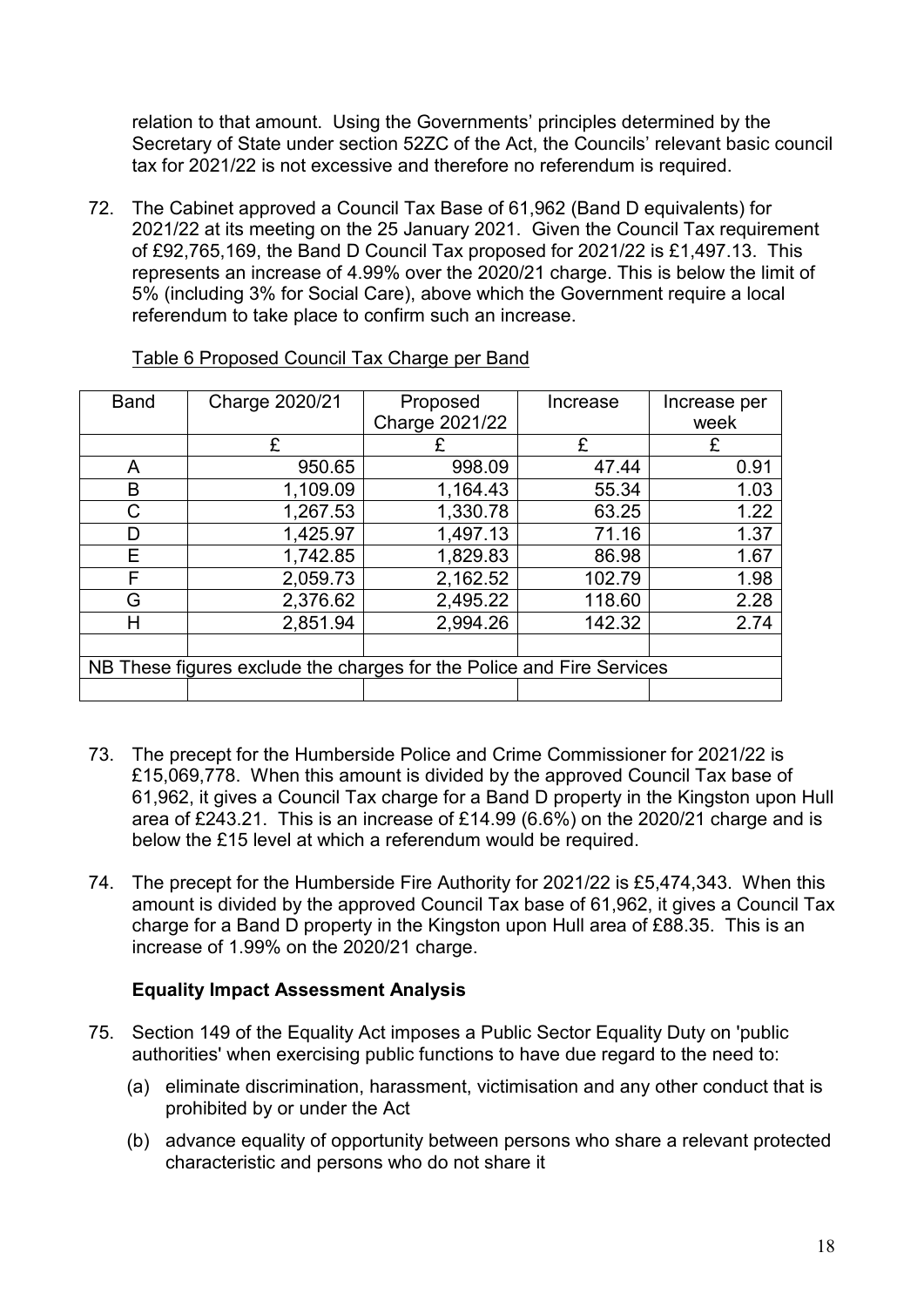- (c) foster good relations between persons who share a relevant protected characteristic and persons who do not share it.
- 76. Relevant protected characteristics are age, disability, gender reassignment, pregnancy and maternity, race, religion and belief, sex and sexual orientation and, to a more limited extent, to the protected characteristic of marriage and civil partnership.
- 77. To 'have due regard' means that in making decisions and in its other day-to-day activities the Council must consciously consider the need to do the things set out in the general equality duty: eliminate discrimination, advance equality of opportunity and foster good relations.
- 78. The Council will only be able to comply with the general equality duty in relation to a decision, if the ultimate decision maker:
	- understands the Council's obligations under the general equality duty
	- has sufficient information
	- Demonstrably takes this information fully into account throughout the decisionmaking process.
- 79. The courts have stressed the importance of having due regard before and at the time that a particular policy is being considered, and of exercising the duty with an open mind.
- 80. For proposals contained within this report leading to ongoing changes in services design and delivery, service managers will continue to consider 'due regard' for equality and demonstrate this via Equality Impact Analysis assessments.
- 81. It should also be recognised, that there will be positive impacts too from investment in capital projects supporting such as Housing Regeneration, Visitor Destination, Highways, A63 Bridge and infrastructure improvements which will particularly benefit older and disabled people. ICT improvements will likely mean better access for staff and customers particularly disabled, younger people and women.
- 82. The EIAs will be developed in consultation with stakeholders such as Elected Members, Trade Unions, protected groups, customers and users of services/policies.

## *Councillor Stephen Brady, Leader of the Council*

*Contact Officer – David Bell Tel. 01482 613084* 

*Officer Interests: None*

#### *Background Documents:*

*(i) MTFP Cabinet Reports October 2020 / July 2020*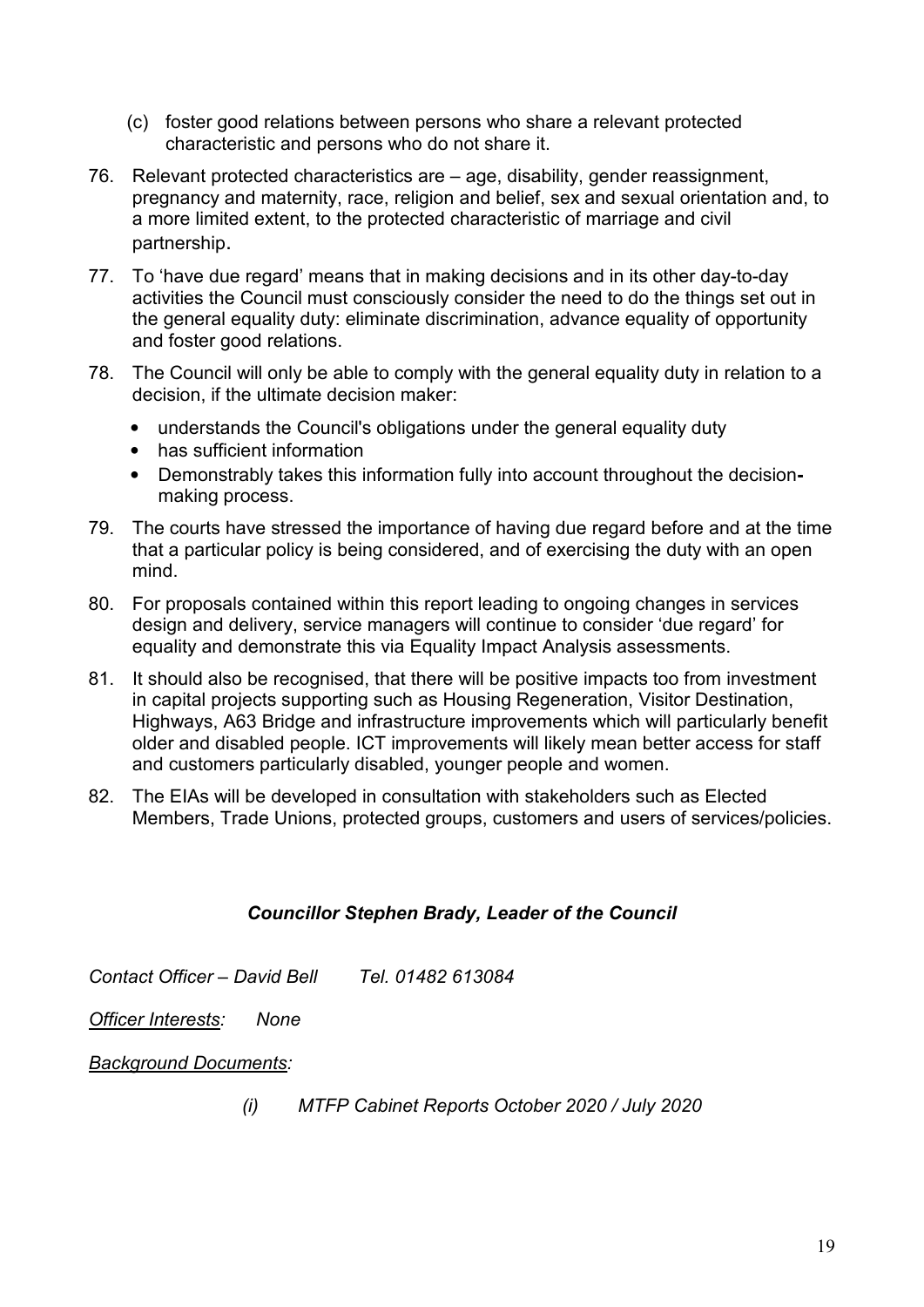# **Implications Matrix**

| I have informed and sought advice from HR,  <br>Legal, Finance, Overview and Scrutiny and the<br>Climate Change Advisor and any other key<br>stakeholders i.e. Portfolio Holder, relevant Ward<br>Members etc prior to submitting this report for<br>official comments | Yes |
|------------------------------------------------------------------------------------------------------------------------------------------------------------------------------------------------------------------------------------------------------------------------|-----|
| I have considered whether this report requests a<br>decision that is outside the Budget and Policy<br>Framework approved by Council                                                                                                                                    | Yes |
| Value for money considerations have been<br>accounted for within the report                                                                                                                                                                                            | Yes |
| The report is approved by the relevant City<br>Manager                                                                                                                                                                                                                 | n/a |
| I have included any procurement/commercial<br>issues/implications within the report                                                                                                                                                                                    | Yes |
| I have considered the potential media interest in<br>this report and liaised with the Media Team to<br>ensure that they are briefed to respond to media<br>interest.                                                                                                   | Yes |
| I have included any equalities and diversity<br>implications within the report and where<br>necessary I have completed an Equalities<br>Impact Assessment and the outcomes are<br>included within the report                                                           | Yes |
| Any Health and Safety implications are included<br>within the report                                                                                                                                                                                                   | Yes |
| Any human rights implications are included<br>within the report                                                                                                                                                                                                        | n/a |
| included<br>community<br>any<br>safety<br>have<br>implications and paid regard to Section 17 of<br>the Crime and Disorder Act within the report                                                                                                                        | Yes |
| I have liaised with the Climate Change Advisor<br>and any environmental and climate change<br>issues/sustainability implications are included<br>within the report                                                                                                     | Yes |